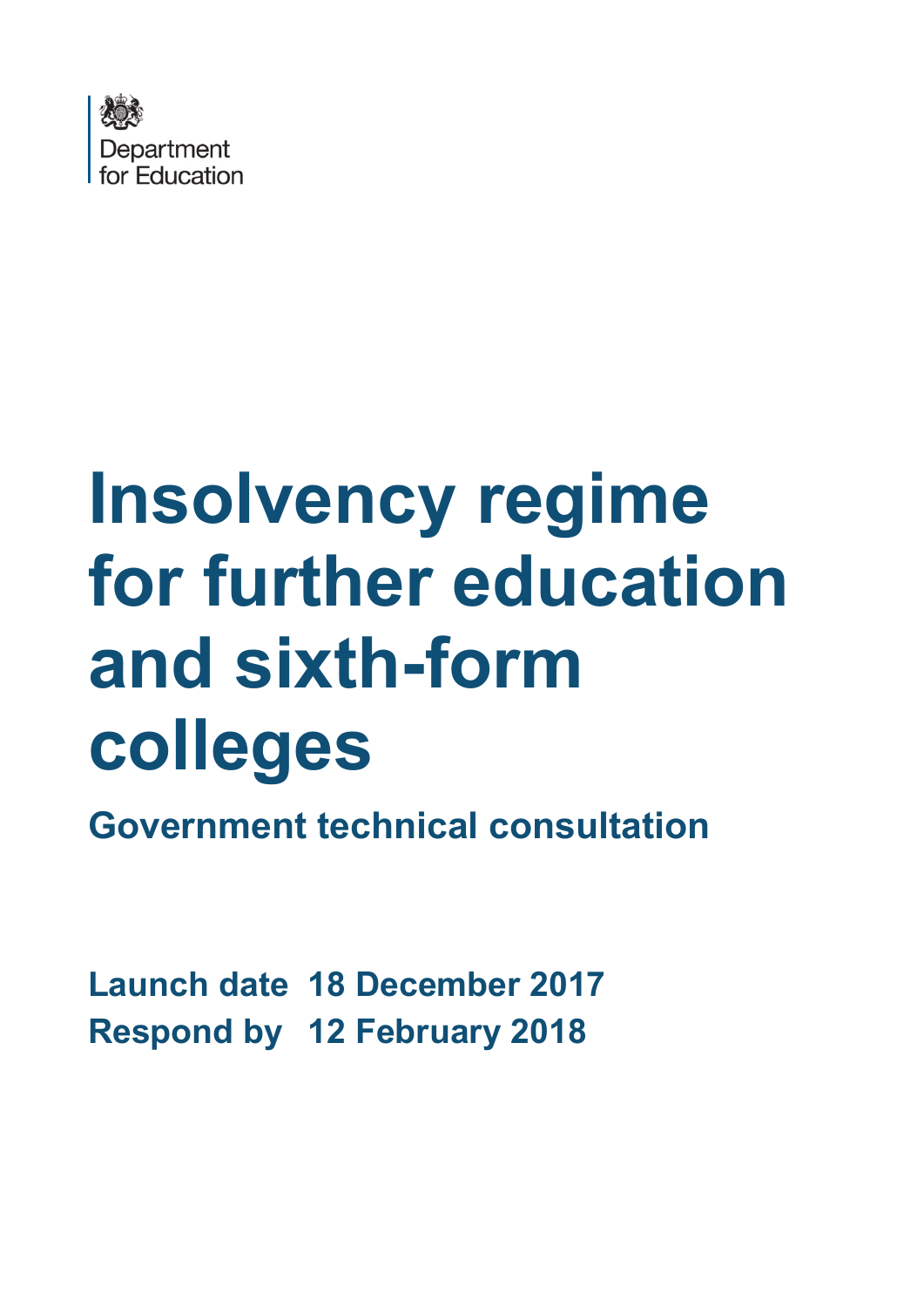# **Contents**

|  | 1. Ministerial foreword                                                            | 4              |
|--|------------------------------------------------------------------------------------|----------------|
|  | 2. Introduction                                                                    | 5              |
|  | 2.1 Why we're consulting                                                           | 5              |
|  | 2.2 Who this is for                                                                | 5              |
|  | 2.3 Issue date                                                                     | 6              |
|  | 2.4 Enquiries                                                                      | 6              |
|  | 2.5 Additional copies                                                              | 6              |
|  | 2.6 The response                                                                   | 6              |
|  | 3. About this consultation                                                         | $\overline{7}$ |
|  | 3.1 Respond online                                                                 | 7              |
|  | Other ways to respond                                                              | $\overline{7}$ |
|  | 3.2 Deadline                                                                       | $\overline{7}$ |
|  | 4. Summary                                                                         | 8              |
|  | 4.1 Background                                                                     | 8              |
|  | 4.2 Scope                                                                          | 10             |
|  | 4.3 Timings for implementation                                                     | 10             |
|  | 5. FE insolvency provisions in the 2017 Act and the proposed secondary legislation | 11             |
|  | 5.1 FE insolvency provisions in the 2017 Act                                       | 11             |
|  | 5.2 Regulations modifying existing insolvency legislation to apply it to FE bodies | 12             |
|  | 5.3 Education Administration Rules                                                 | 14             |
|  | <b>Education administration</b>                                                    | 14             |
|  | Decision to proceed to education administration                                    | 15             |
|  | Duty to dismiss ordinary administration applications                               | 15             |
|  | <b>Education administrator</b>                                                     | 15             |
|  | <b>Education Administrator's proposals</b>                                         | 16             |
|  | Conduct of education administration                                                | 16             |
|  | Challenge to education administrator's conduct                                     | 17             |
|  | End of education administration                                                    | 17             |
|  | <b>Transfer schemes</b>                                                            | 17             |
|  | Trust property held by sixth form college corporations                             | 18             |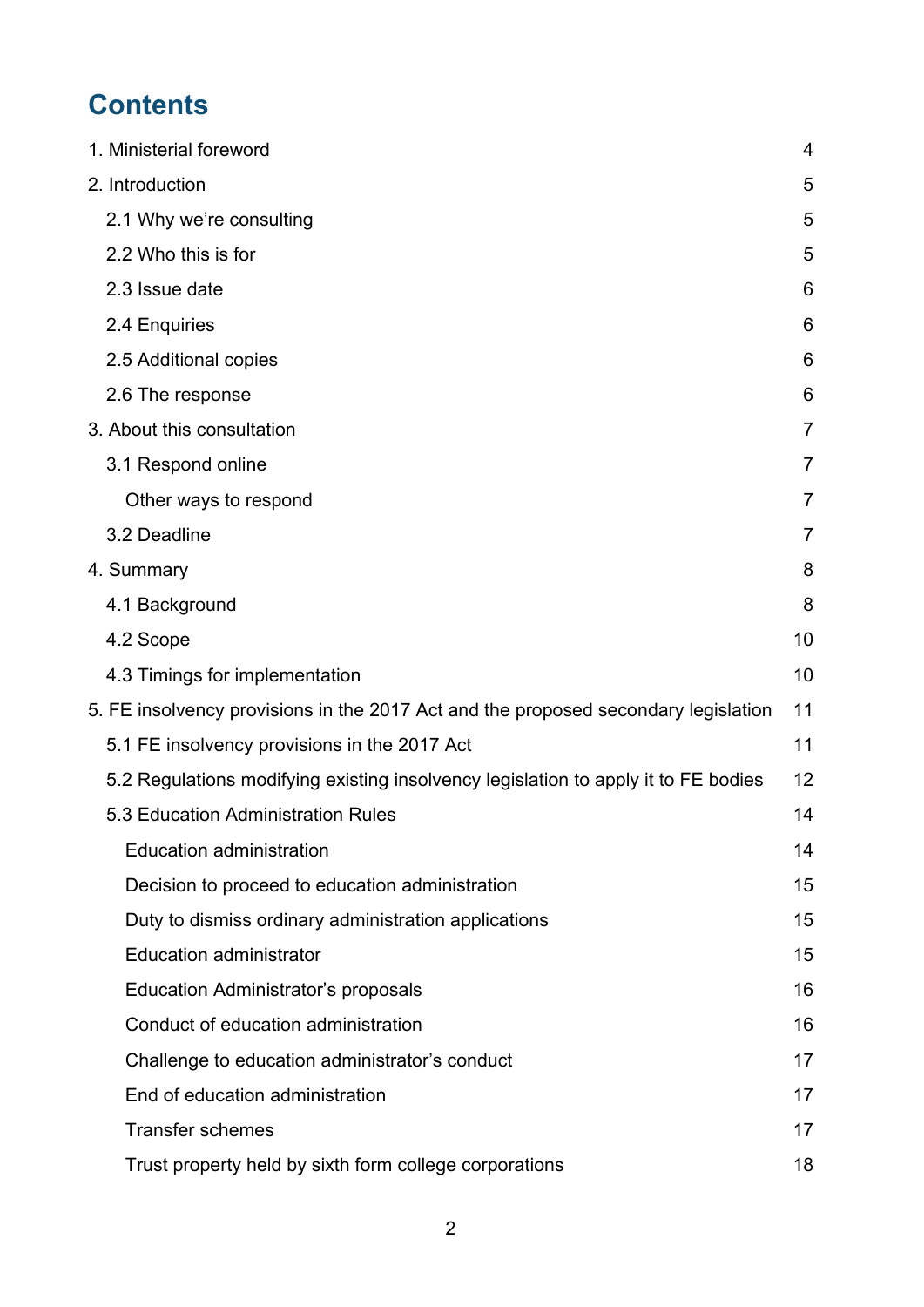|  | Funding an education administration and guarantees and indemnification                    | 18 |
|--|-------------------------------------------------------------------------------------------|----|
|  | 5.4 Filing of records in relation to insolvent college corporations at Companies<br>House | 19 |
|  | 5.5 Governor liabilities and disqualification                                             | 20 |
|  | 6. Proposals for how the insolvency regime will work in practice                          | 22 |
|  | 6.1 The process                                                                           | 22 |
|  | 6.2 ESFA and FE Commissioner monitoring and intervention                                  | 22 |
|  | 6.3 Office for Students (OfS)                                                             | 23 |
|  | 6.4 Independent Business Review (IBR)                                                     | 23 |
|  | 6.5 The role of the Charity Commission                                                    | 24 |
|  | 7. Impact assessments                                                                     | 25 |
|  | 7.1 Regulatory impact assessment                                                          | 25 |
|  | 7.2 Economic assessment                                                                   | 25 |
|  | 7.3 Equalities analysis                                                                   | 25 |
|  | 7.4 Family test                                                                           | 25 |
|  | 7.5 Justice Impact Test                                                                   | 25 |
|  | 8. Summary of consultation questions                                                      | 26 |
|  | 9. What happens next?                                                                     | 27 |
|  | Annexes:                                                                                  | 28 |
|  | Annex 1: Glossary of terms                                                                | 29 |
|  | Annex 2: Regulatory Impact Assessment                                                     | 32 |
|  | <b>Annex 3: Consultation Response Form</b>                                                | 37 |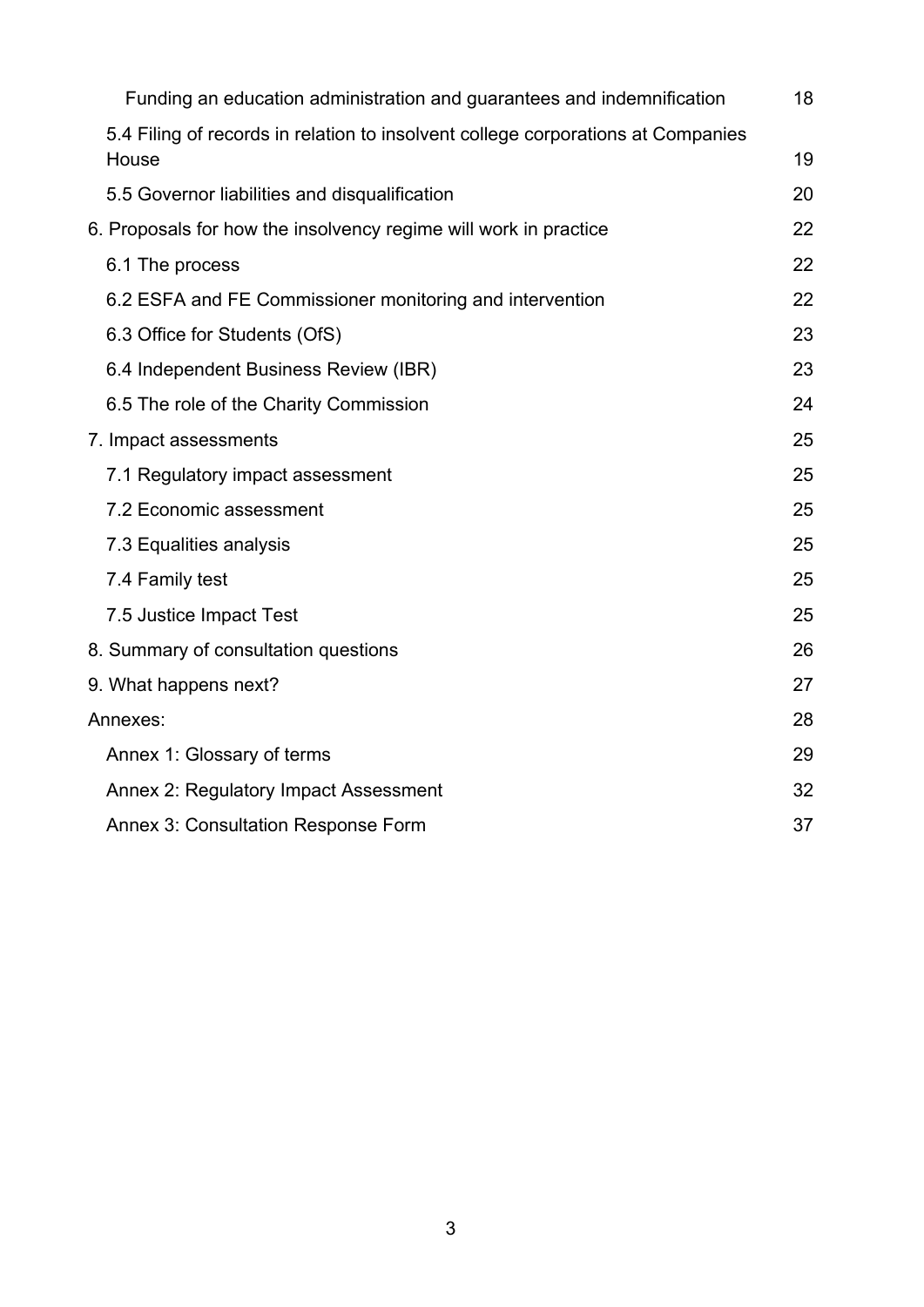# <span id="page-3-0"></span>**1. Ministerial foreword**

I am very happy to be writing with an update on our work to introduce an insolvency regime for further education colleges, and to invite responses to this consultation on our current policy proposals.

A strong, resilient and consistently high quality further education sector is essential to ensuring that everyone in our society is empowered to succeed. Area Reviews, supported by the Restructuring Facility, have made great strides in supporting colleges to be more financially sustainable so that they can deliver the skills the economy needs, and support social mobility.

However, we recognise that some colleges may face financial difficulties in the future and we cannot rule out the possibility, however small, that a college could become insolvent. We therefore introduced primary legislation in the Technical and Further Education Act 2017 to create an insolvency regime for further education and sixth form colleges. This will apply existing insolvency procedures to further education bodies, and will also introduce a special administration regime called education administration which will protect learner provision. Our goal is to have the necessary legislation in force to allow the regime to be in place in late 2018.

Alongside the insolvency regime, we are also strengthening our intervention and monitoring of colleges, including through earlier intervention from the FE Commissioner, as prevention is key to minimising instances of insolvency and the associated costs. While we would expect instances of insolvency to be exceptional and uncommon, we must ensure that an orderly process is in place to deal with colleges that become insolvent once Area Review implementation is complete.

The insolvency regime also highlights the important role that Governors play in creating a high-quality and resilient FE sector. Governors already have vital fiduciary duties in their capacity as charity trustees and the changes within the FE insolvency regime will bring them into line with the approach taken with governors of academies in England and also for the trustees of charitable companies and charitable incorporated organisations.

The insolvency regime not only improves the value for money of our response to financial failure in colleges, but also ensures we protect educational provision so that young people and adults can gain the skills they need to get on in the world of work.

I encourage everyone with an interest in further education to feed in their views.

**The Rt Hon Anne Milton MP Minister of State for Skills and Apprenticeships and Minister for Women**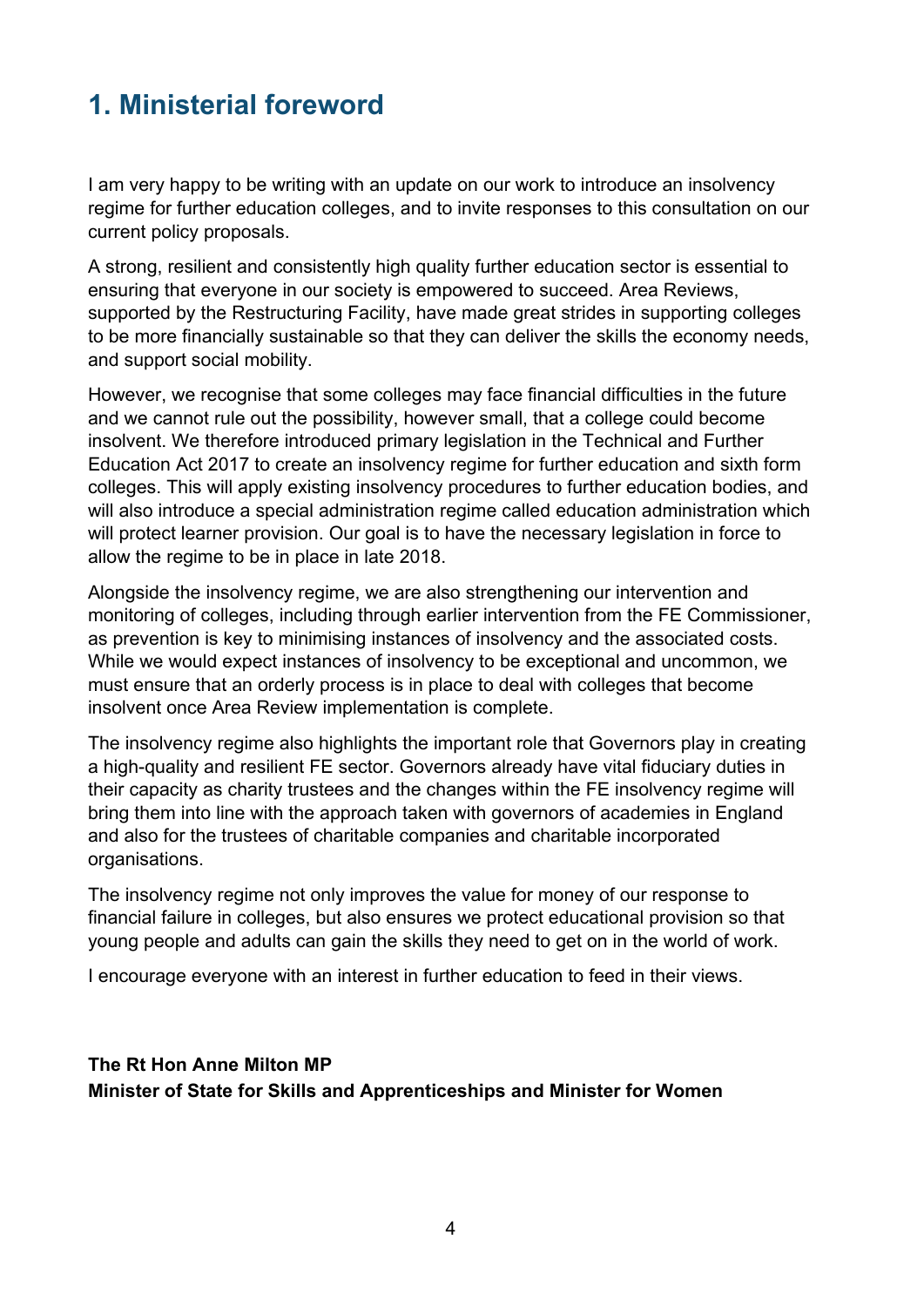# <span id="page-4-0"></span>**2. Introduction**

# <span id="page-4-1"></span>**2.1 Why we're consulting**

This consultation document seeks to clarify the insolvency provisions that were established by the Technical and Further Education Act 20[1](#page-4-3)7<sup>1</sup> ('the 2017 Act') for further education and sixth form colleges, outline the technical detail of the insolvency regime that will be included in secondary legislation, and set out proposals as to how colleges at risk of or in insolvency will be dealt with in practice. This will mean that where a college is in severe financial difficulties and there is no alternative viable solution for managing the college out of that situation, then the expectation is that the college will enter into insolvency proceedings. We expect such scenarios to be rare and we have also outlined in this consultation our plans to further improve the monitoring and support available to FE corporations where they are in financial difficulty.

We agreed last year that we would consult further on our policy proposals for the introduction of the insolvency regime. The 2017 Act has already set the main parameters for the regime, and so this consultation is about how the regime is implemented in practice within these parameters. Our policy proposals are still under development, so the consultation provides a broad opportunity for respondents to provide comments on areas that they believe need to be addressed or need to be clearer, areas that they do not agree with or circumstances that we need to ensure we have catered for within the regime. These comments will help to inform our continued policy development.

In relation to areas where our policy thinking is more advanced, we have also included specific questions on which we would welcome views.

A glossary of some common terms used in this document is included at Annex 1.

### <span id="page-4-2"></span>**2.2 Who this is for**

- Further education colleges, sixth form colleges, designated institutions and their representative organisations
- Insolvency practitioners, their practices and regulatory compliance firms
- Local authorities/combined authorities
- Financial institutions
- Others with an interest in further education
- Others with an interest in insolvency law and procedures

 $\overline{a}$ 

<span id="page-4-3"></span><sup>1</sup> [Technical and Further Education Act 2017](http://www.legislation.gov.uk/ukpga/2017/19/contents/enacted)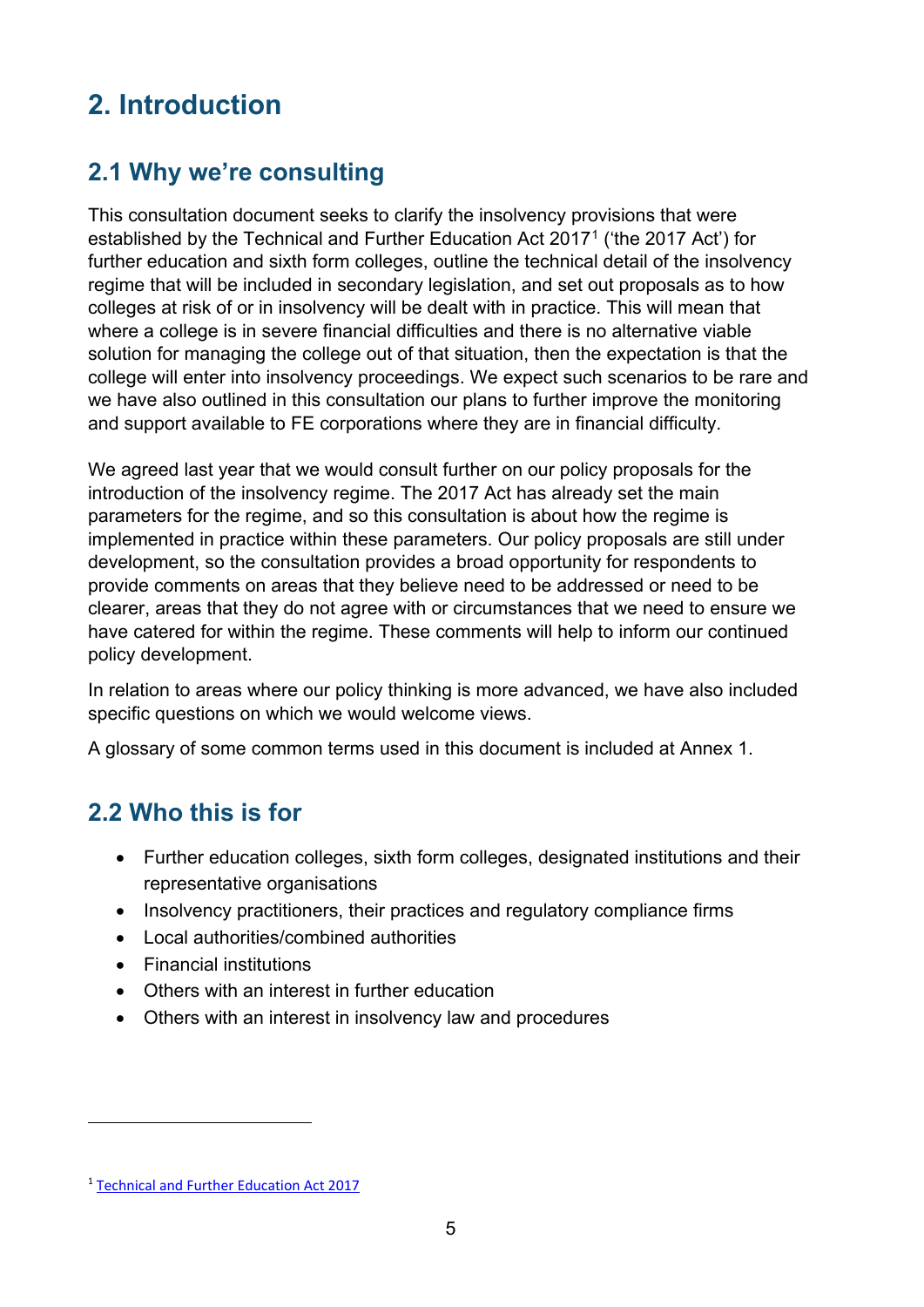# <span id="page-5-0"></span>**2.3 Issue date**

The consultation was issued on 18 December 2017.

# <span id="page-5-1"></span>**2.4 Enquiries**

If your enquiry is related to the policy content of the consultation you can contact the FE Insolvency team by email at [FEinsolvency.Consultation@education.gov.uk.](mailto:FEinsolvency.Consultation@education.gov.uk)

If your enquiry is related to the DfE e-consultation website or the consultation process in general, you can contact the DfE Ministerial and Public Communications Division by email: [consultation.unit@education.gov.uk](mailto:consultation.unit@education.gov.uk) or by telephone: 0370 000 2288 or via the [DfE Contact us page.](https://www.education.gov.uk/help/contactus)

# <span id="page-5-2"></span>**2.5 Additional copies**

Additional copies are available electronically and can be downloaded from [GOV.UK DfE](https://www.gov.uk/government/publications?keywords=&publication_filter_option=consultations&topics%5B%5D=all&departments%5B%5D=department-for-education&official_document_status=all&world_locations%5B%5D=all&from_date=&to_date=&commit=Refresh+results)  [consultations.](https://www.gov.uk/government/publications?keywords=&publication_filter_option=consultations&topics%5B%5D=all&departments%5B%5D=department-for-education&official_document_status=all&world_locations%5B%5D=all&from_date=&to_date=&commit=Refresh+results)

# <span id="page-5-3"></span>**2.6 The response**

The results of the consultation and the Department's response will be [published on](https://www.gov.uk/government/publications?departments%5B%5D=department-for-education&publication_filter_option=consultations)  [GOV.UK](https://www.gov.uk/government/publications?departments%5B%5D=department-for-education&publication_filter_option=consultations) in Spring 2018.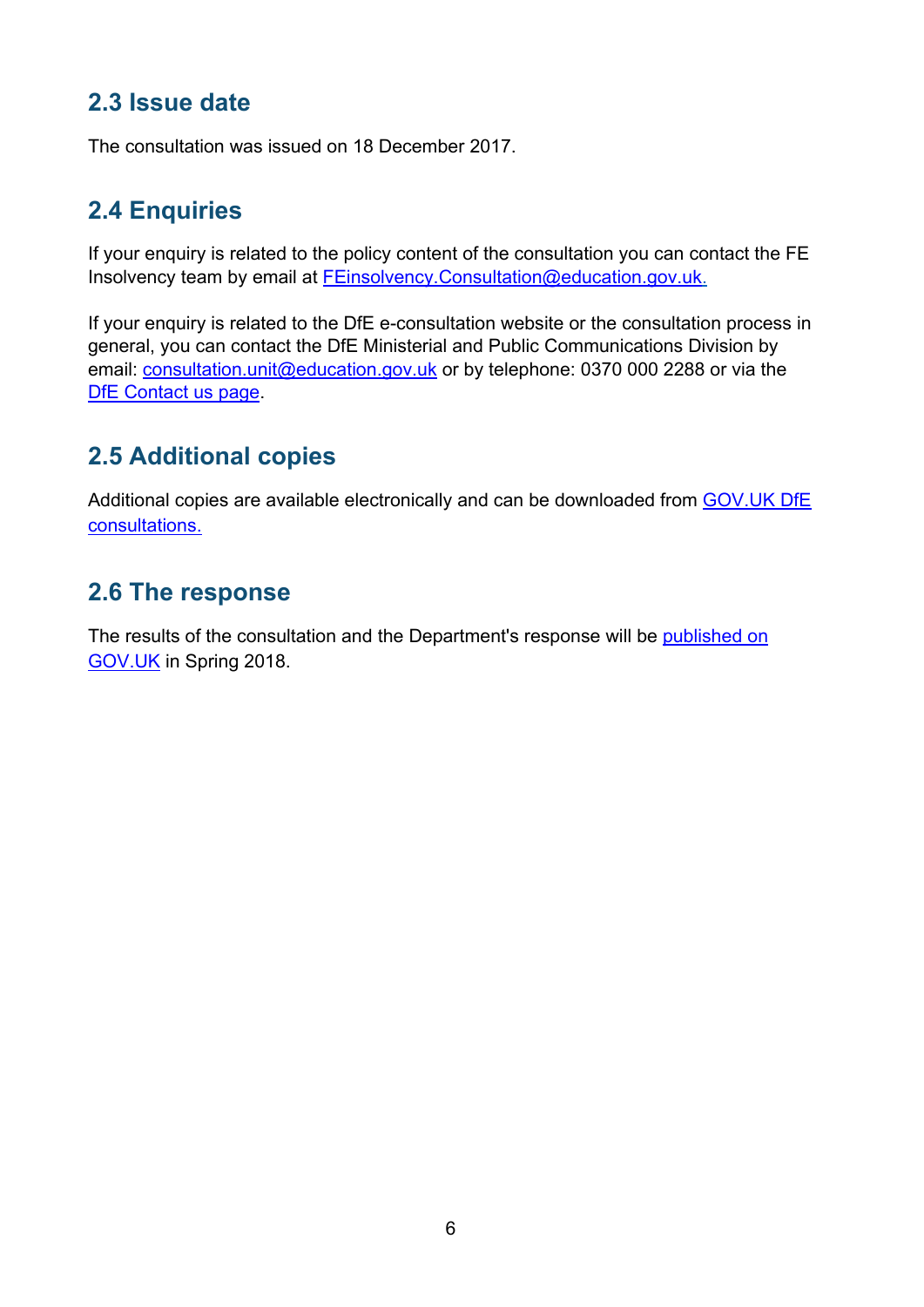# <span id="page-6-0"></span>**3. About this consultation**

This consultation document seeks to clarify the insolvency provisions that were established by the Technical and Further Education Act 2017 ('the 2017 Act') for further education and sixth form colleges, outline the technical detail of the insolvency regime that will be included in secondary legislation, and set out proposals as to how colleges at risk of or in insolvency will be dealt with in practice.

We would like to hear your views on our proposals.

### <span id="page-6-1"></span>**3.1 Respond online**

To help us analyse the responses please use the online system wherever possible. Visit [www.education.gov.uk/consultations](http://www.education.gov.uk/consultations) to submit your response.

#### <span id="page-6-2"></span>**Other ways to respond**

If, for exceptional reasons, you are unable to use the online system (for example because you use specialist accessibility software that is not compatible with the system), please copy the consultation response form (at Annex C) into a Word document, complete and send it to us by email or post.

By email: [FEinsolvency.Consultation@education.gov.uk](mailto:FEinsolvency.Consultation@education.gov.uk)

By post: FE Insolvency Team, Department for Education, Level 1, Sanctuary Buildings, 20 Great Smith Street, London SW1P 3BT.

### <span id="page-6-3"></span>**3.2 Deadline**

The consultation closes on 12 February 2018.

The online system will be closed for responses at 11.45pm on 12 February 2018. We will endeavour to ensure that any responses received by email or post after this time will still be seen by the appropriate policy officials. However, we cannot guarantee that these will be included in the analysis of consultation responses or that they will be taken into account in subsequent development work.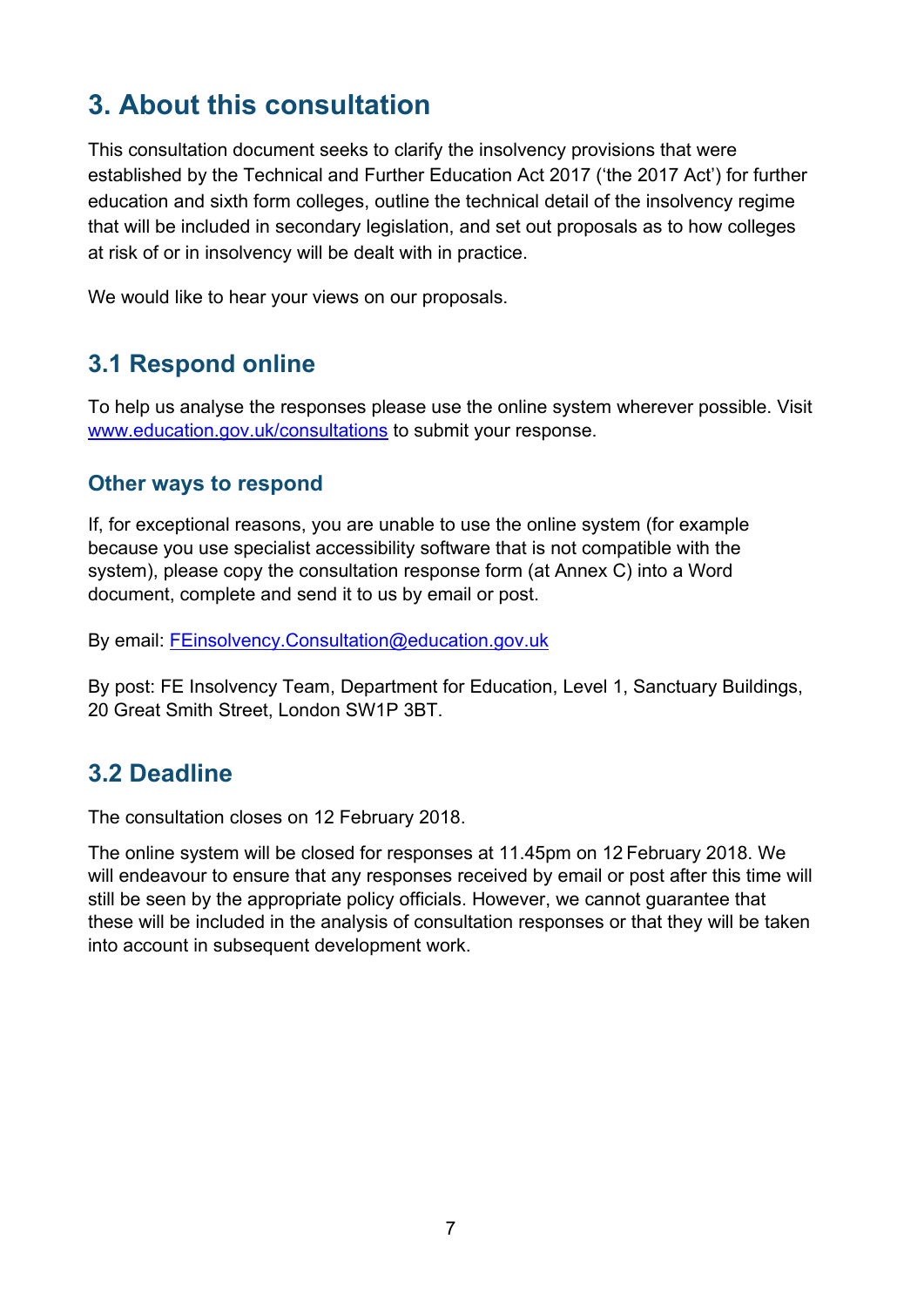# <span id="page-7-0"></span>**4. Summary**

# <span id="page-7-1"></span>**4.1 Background**

- 1. There are currently 288 colleges in England as at September 2017[2](#page-7-2) (comprising further education colleges, sixth form colleges, land-based colleges, art, design and performing arts colleges and specialist designated institutions). There are a further 14 further education colleges in Wales<sup>[3](#page-7-3)</sup>. The vast majority of further education colleges and sixth form colleges are statutory corporations incorporated under the Further and Higher Education Act 1992. They are also exempt charities, regulated by the Secretary of State for Education<sup>[4](#page-7-4)</sup> acting as Principal Regulator through a Memorandum of Understanding with the Charity Commission.
- 2. The Further Education (FE) sector operates autonomously; colleges have freedoms and flexibility to take operational decisions and are independent in their financial decision-making. They respond to the needs of learners, employers and their local economy, providing a range of provision, including higher education provision and apprenticeships, as well as 16-18 year old and adult learning.
- 3. The contribution of the FE sector has never been so important, and therefore Government must support the sector to deliver these outcomes. Our ambition is for a strong and viable FE sector, comprised of a range of providers that deliver a set of high quality learning opportunities for all their local learners. At its core, this means colleges that are financially sustainable and resilient so that they can invest in learning and respond to changing demands.
- 4. Realising this ambition for a resilient, consistently high quality sector requires building on existing areas of individual strength, of which there are many, but it also requires rising to new challenges.
- 5. Work to achieve this ambition is already well underway. In 2015, we started a programme of locally led Area Reviews across England, with the key objective of facilitating structural changes to deliver further education institutions that are financially viable, sustainable, resilient and efficient, and which provide maximum value for public investment.
- 6. A Restructuring Facility was made available to support colleges to implement recommendations of Area Reviews, and a system of Exceptional Financial Support (EFS) offers those colleges with immediate financial problems that have exhausted all other funding options (and that recognise the need for change) an opportunity to move on to a sustainable footing. The Restructuring Facility is available up to March

 $\overline{a}$ 

<span id="page-7-2"></span><sup>2</sup> [Association of Colleges 'Key Facts 2017-18'](https://www.aoc.co.uk/sites/default/files/AoC%20College%20Key%20Facts%20201718%20%28web%29.pdf)

<span id="page-7-3"></span><sup>3</sup> [Colleges Wales](http://collegeswales.ac.uk/Find-a-College)

<span id="page-7-4"></span><sup>&</sup>lt;sup>4</sup> In Wales, this function is carried out by the Welsh Ministers.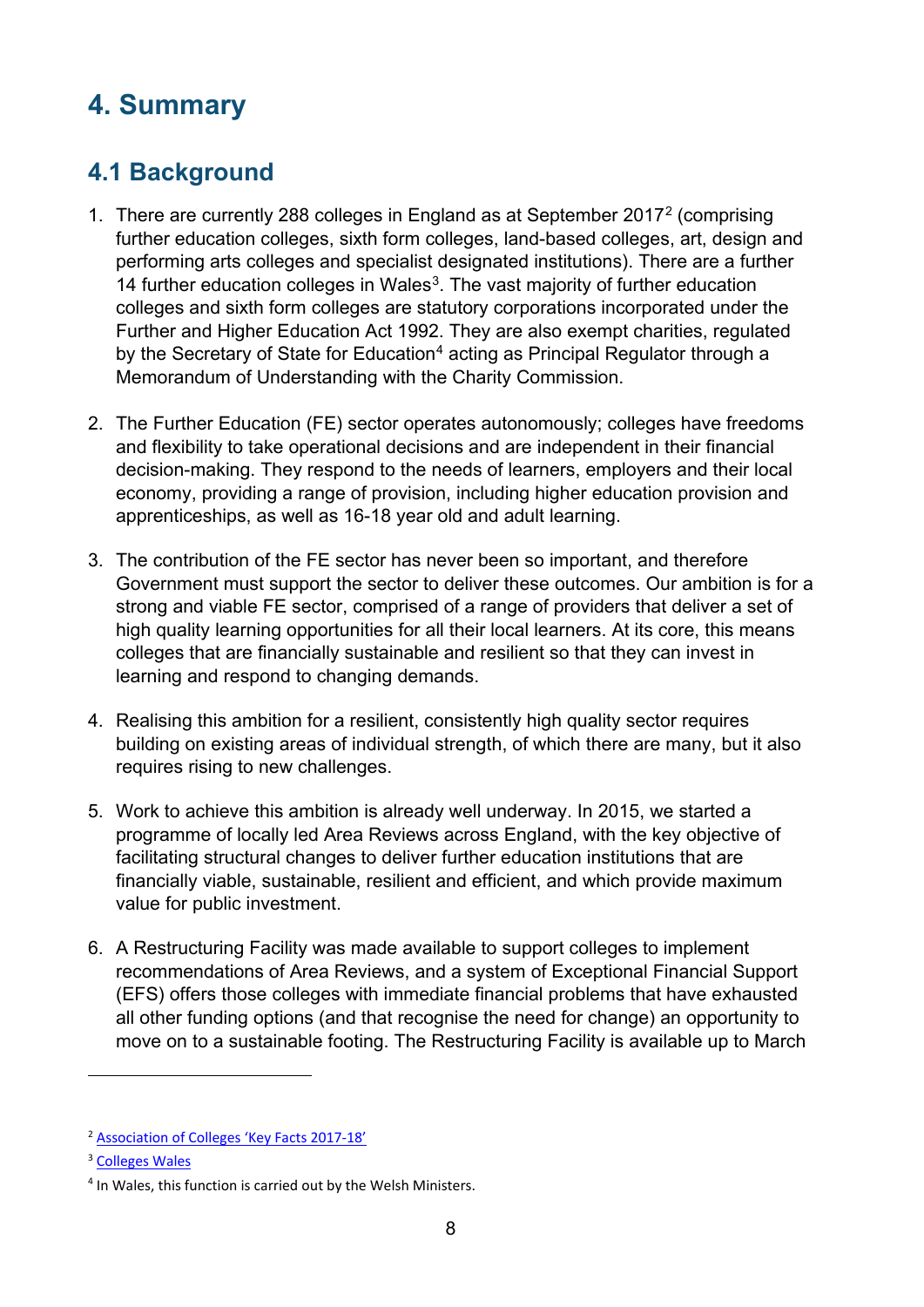2019, and applications should be submitted by September 2018<sup>[5](#page-8-0)</sup>. Once implementation of the Area Review recommendations is complete, EFS will also no longer be made available to colleges<sup>[6](#page-8-1)</sup>.

- 7. Last year the Government set out proposals for the introduction of an insolvency regime for the sector<sup>7</sup>, recognising that there was merit in having a specific insolvency regime clearly applying to FE and sixth form college corporations, and also that learner provision should be protected if a college were to be in severe financial distress.
- 8. Legislation was brought forward in November 2016 and the Technical and Further Education Act 2017 (the 2017 Act) received Royal Assent on 27 April 2017. The 2017 Act clarifies that normal insolvency procedures will apply to FE bodies in England and Wales (with modifications to be made in relation to those that are statutory corporations). This regime was established to provide clarity within the law on what would happen in the unlikely event of a further education or sixth form college becoming insolvent and to provide orderly winding-up provisions similar to those available to companies and other organisations in the UK. The Act also expressly protects learner provision for existing students in insolvent colleges by introducing a special administration regime for the sector, known as an education administration.
- 9. The Government is now preparing draft secondary legislation to implement the 2017 Act and bring the insolvency regime fully into force. This secondary legislation will modify insolvency law as necessary to apply it effectively to colleges, set out regulations about the filing of insolvency records regarding colleges, and set out insolvency rules for an education administration – such as procedures of court or other rules to be followed by insolvency practitioners (IPs) appointed to manage an insolvent college (who, in the case of an education administration, will be known as education administrators).
- 10.Alongside preparations for the introduction of the insolvency regime, the Government is also planning how improved monitoring and intervention by the Education and Skills Funding Agency (ESFA) and the FE Commissioner and his team in England will help to identify and support colleges in financial distress. These improved processes are to ensure that where such cases are identified they are dealt with efficiently and effectively to protect learner provision and minimise disruption to those affected by the college's position. The emphasis will be on offering early intervention to support colleges, in order to further strengthen financial resilience and sustainability where weaknesses are identified.

 $\overline{a}$ 

<span id="page-8-0"></span><sup>5</sup> [Restructuring Facility Guidance for applications, November 2017](https://www.gov.uk/government/uploads/system/uploads/attachment_data/file/657172/Restructuring_Facility_Guidance_November_2017.pdf)

<span id="page-8-1"></span><sup>6</sup> [FE College Financial Intervention and Exceptional Financial Support, September 2017](https://www.gov.uk/government/uploads/system/uploads/attachment_data/file/643602/FE_college_financial_intervention_and_exceptional_financial_support.pdf)

<span id="page-8-2"></span><sup>7</sup> [Developing an insolvency regime for the further education and sixth form sector](https://www.gov.uk/government/consultations/developing-an-insolvency-regime-for-the-further-education-and-sixth-form-sector)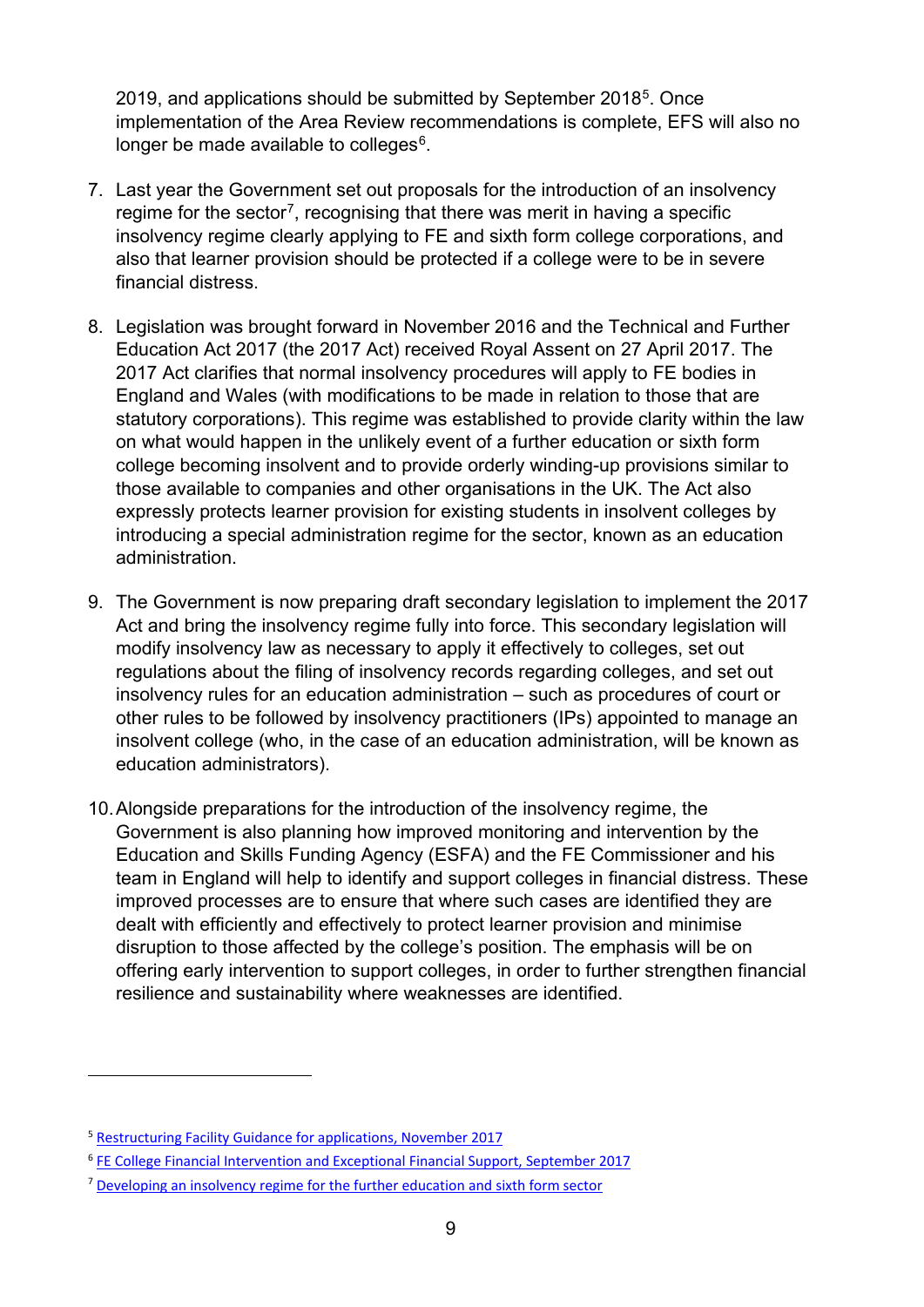- 11.Similar arrangements apply in Wales with the Department for Education and Skills (Wales) ('DfES') operating an Institutional Review scheme (although, following mergers over recent years in Wales, the FE sector is much smaller in scale and so the risk is proportionally less).
- 12.Where it is clear that a college is in severe financial distress and there is no alternative viable solution for managing the college out of that situation, the expectation is that the college will enter into insolvency proceedings.
- 13.This consultation document seeks to explain the insolvency provisions already established by the 2017 Act, outline our proposals for the technical detail of the regime that will be set out in secondary legislation, and set out practical proposals for dealing with colleges at risk of or in insolvency.

# <span id="page-9-0"></span>**4.2 Scope**

- 14.The insolvency regime will apply to colleges in England and Wales.
- 15.While education is a devolved matter for Wales, insolvency law is not. It was originally envisaged that the scope of the insolvency regime would only apply to further education and sixth form colleges in England. However, the Government's consultation on the insolvency regime in summer 2016 made clear that the legislation could also be applied to colleges in Wales and sought views on doing this. Welsh Ministers requested that the provisions of the proposed insolvency regime should extend to colleges in Wales as well as England, and UK Ministers agreed.
- 16.The 2017 Act therefore gives Welsh Ministers the power to make operational decisions on whether or not to apply to the Court for a special administration regime to be ordered for an insolvent college in Wales, and to make further operational decisions relating to an education administration for an insolvent college in Wales. (However, it should also be noted that the powers in the 2017 Act to make regulations about insolvency rest with the Secretary of State, as these powers are not devolved to Wales).
- 17.The 2017 Act defines the term 'appropriate national authority' in this context to mean the Secretary of State when in relation to a further education body in England; and the Welsh Ministers when in relation to a further education body in Wales. We will therefore use the term 'appropriate national authority' in this document.

# <span id="page-9-1"></span>**4.3 Timings for implementation**

18.Secondary legislation is required to implement the insolvency regime. Subject to the consultation outcome, we will seek to introduce measures to legislate when Parliamentary time allows. Our goal is to have the necessary legislation in force to allow the regime to be in place in late 2018.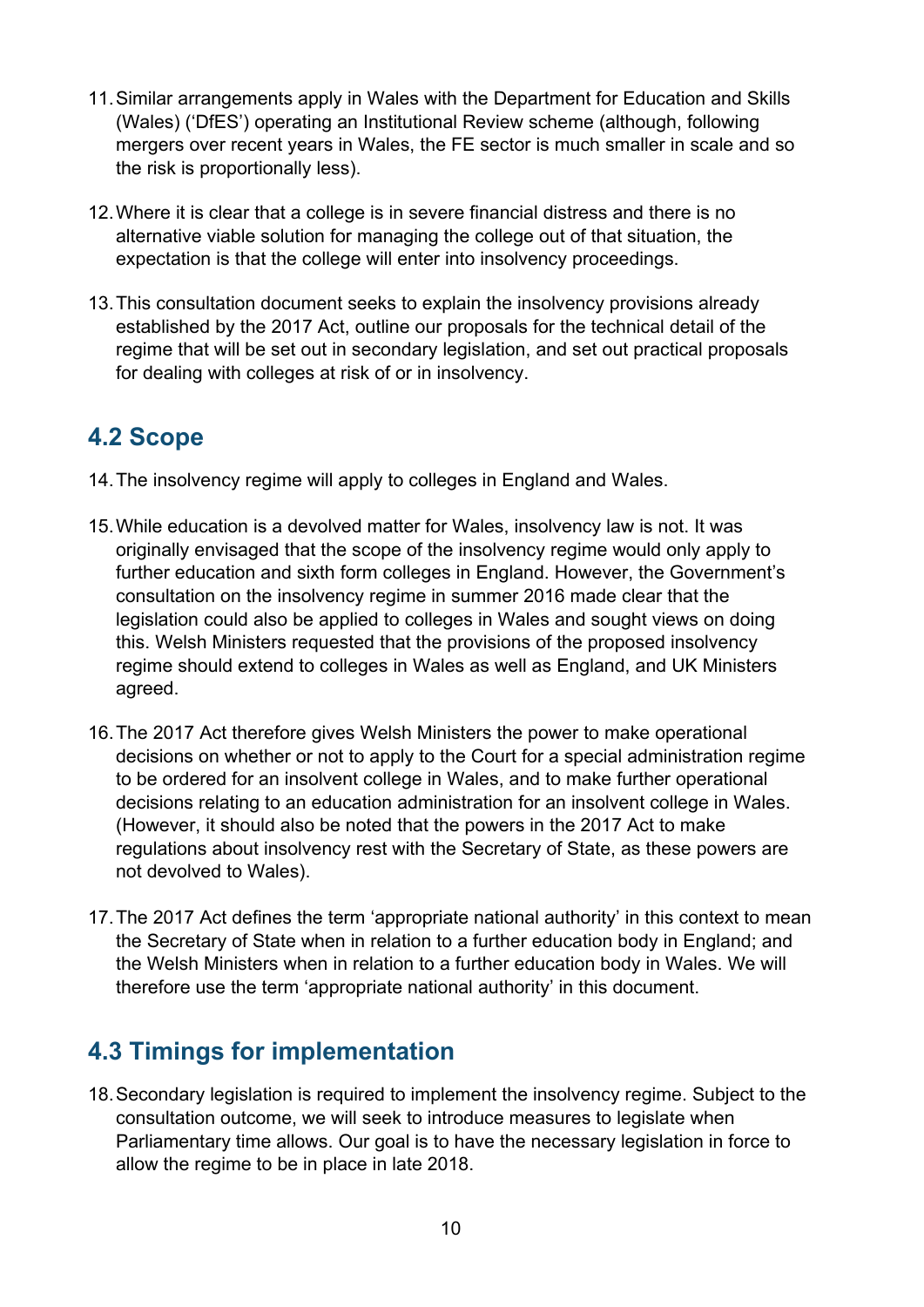# <span id="page-10-0"></span>**5. FE insolvency provisions in the 2017 Act and the proposed secondary legislation**

# <span id="page-10-1"></span>**5.1 FE insolvency provisions in the 2017 Act**

- 19.The Technical and Further Education Act 2017 ('the 2017 Act') applies provisions of the Insolvency Act 1986 and other insolvency-related legislation to further education bodies and provides the Secretary of State with the power to make secondary legislation modifying existing insolvency legislation so that it applies appropriately and effectively to those bodies.
- 20.The 2017 Act also introduces a special administration regime applicable to FE bodies, to be known as an education administration. This has a particular objective of ensuring the protection of learner provision at an insolvent FE body.
- 21.For the purposes of the insolvency regime, further education bodies are defined in the 2017 Act as: further education college corporations in England and Wales; sixth form college corporations in England; and companies conducting designated further education institutions in England and Wales. Companies conducting designated further education institutions are already subject to normal insolvency law; the 2017 Act therefore also applies the provisions relating to education administration to those companies.
- 22.The 2017 Act provides a number of specific powers which allow Parliament to make secondary legislation to deal with:
	- the modification of normal insolvency law to apply it to FE and sixth form colleges which are statutory corporations (section 6);
	- the application and modification of other insolvency-related legislation that might also need to be applied to college corporations in a similar way as it is applied to companies (section 7);
	- the filing of records in relation to insolvent FE and sixth form college corporations at Companies House (section 8);
	- the creation of rules for the detailed practical and process provisions in relation to education administration (section 32); and
	- the application and modification of legislation about insolvency which may be relevant for FE bodies in the context of education administration (section 33).
- 23.We currently anticipate requiring secondary legislation covering three areas in order to implement the insolvency regime. These are:
	- Regulations modifying existing insolvency legislation and relevant insolvencyrelated legislation to apply it to FE and sixth form colleges which are statutory corporations;
	- A set of rules for education administration;
	- Regulations to enable the filing of records in relation to insolvent college corporations at Companies House.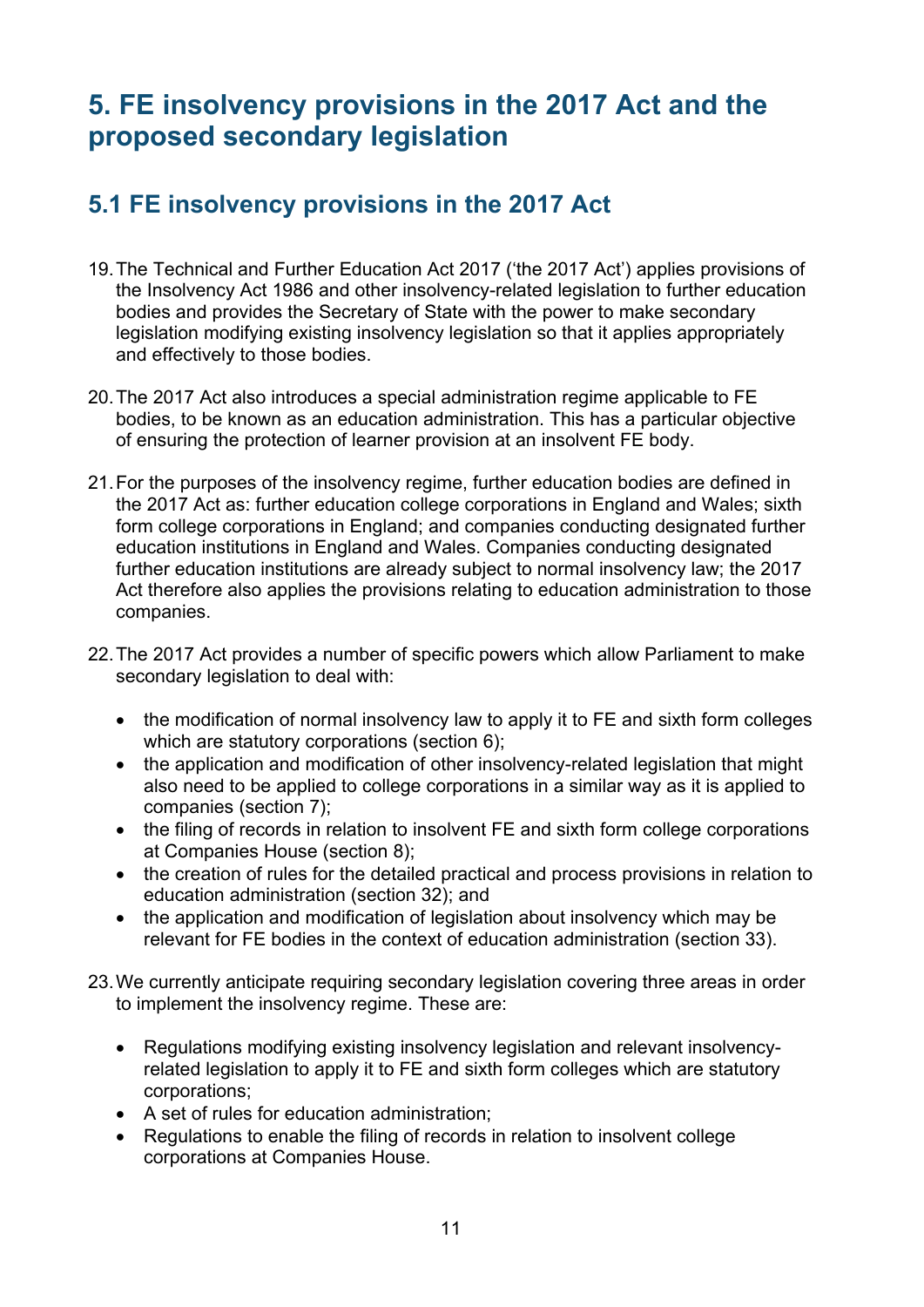- 24.The approach being taken to develop the secondary legislation is similar to that taken to developing the provisions in the 2017 Act. Where possible, the legislation in relation to education administration will follow the updated Insolvency (England and Wales) Rules 2016, adapted to make them appropriate for education administration.
- 25.The 2017 Act has also created a regime for the disqualification of college governors by modifying the Company Directors Disqualification Act 1986 to apply to further education bodies. Secondary legislation is not required in order to implement these provisions, which will come into force alongside the other components of the insolvency regime. However, in the Government's response to last year's consultation we agreed to provide guidance for governors on their duties and liabilities under insolvency law, and we will ensure that this is provided ahead of the insolvency regime coming into force.

### <span id="page-11-0"></span>**5.2 Regulations modifying existing insolvency legislation to apply it to FE bodies**

- 26.The existing insolvency procedures that will apply to FE bodies are set out in section 6 of the Act. These are:
	- voluntary arrangements (specifically a Company<sup>[8](#page-11-1)</sup> Voluntary Arrangement);
	- administration;
	- creditors' voluntary winding up;
	- winding up by the court; and
	- receivership.

 $\overline{a}$ 

The conduct of these normal procedures are as set out in the Insolvency Act 1986 and will be modified as necessary in order to apply effectively to FE bodies.

A **Company Voluntary Arrangement**, or **CVA**, is an arrangement between a college and its creditors that may, subject to creditor approval, compromise creditors' debts and thereby allow the college to avoid liquidation.

**Administration** is a rescue procedure that provides for a number of possible outcomes: the college could be reorganised (including via a CVA – see above), it could be transferred as a going concern in its entirety or in part, or the administrator could wind the college up. (It should be noted that this is a separate process to the special administration regime of education administration that we are implementing).

<span id="page-11-1"></span><sup>&</sup>lt;sup>8</sup> It should be noted that the 2017 Act confirms the definition of "company" as a company within the meaning of the Companies Act 2006. The process of modifying normal insolvency legislation to apply to FE colleges will therefore see the term 'company' replaced by the term 'further education body' wherever appropriate. However, we confirmed in the Government response to the summer 2016 consultation that we would not be amending the name of this insolvency procedure and hence would be continuing to use its official title of 'Company Voluntary Arrangement' even when it applies to colleges, as it is a recognised and well-understood term.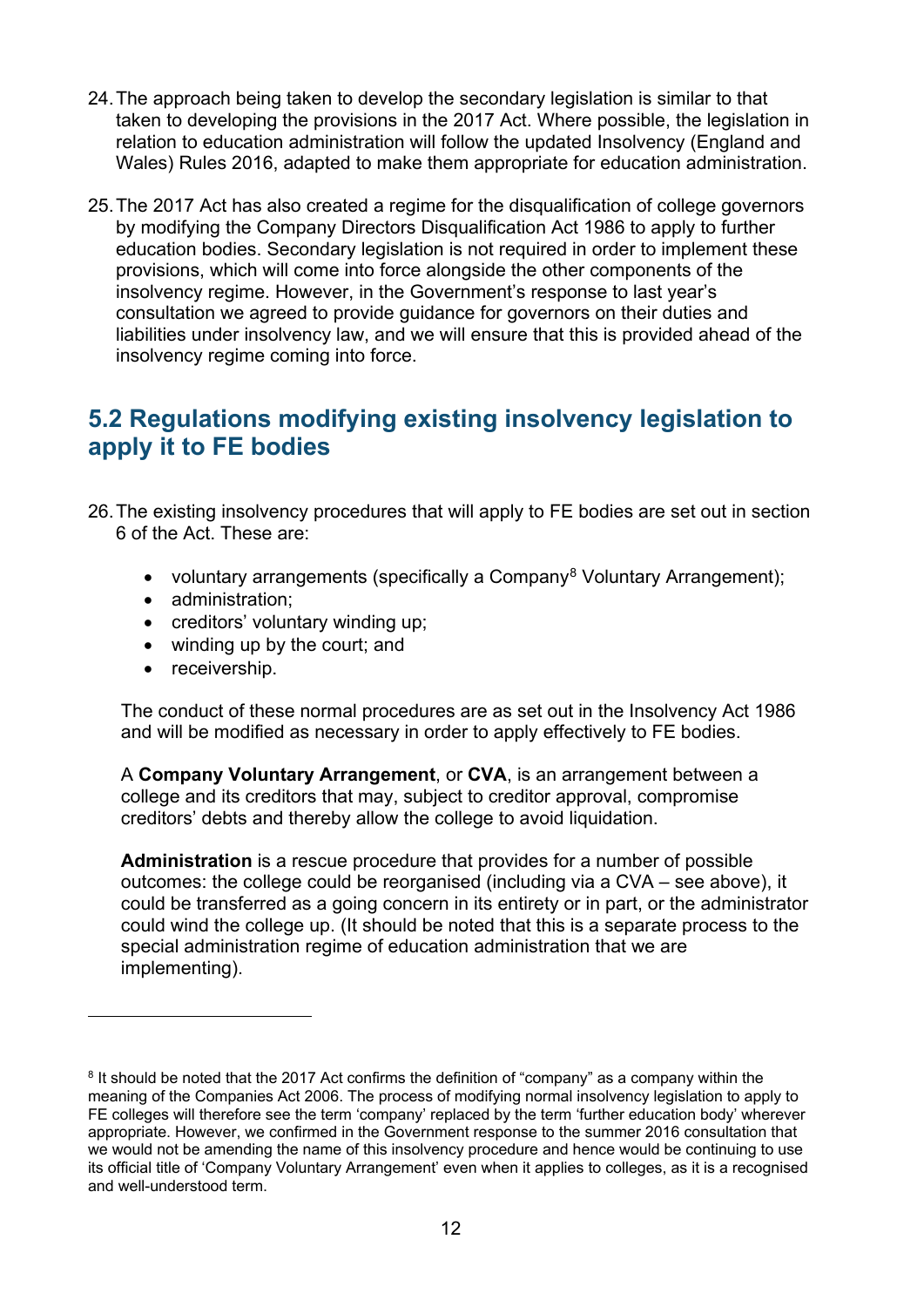**Creditors' voluntary winding up**, also known as Creditors' Voluntary Liquidation (CVL), will be a procedure instigated by an insolvent college, whereby the college members (governing body) voluntarily bring the business to an end by appointing a liquidator (a liquidator may also be appointed by creditors). The assets of the insolvent college are sold, and the proceeds are distributed to the creditors.

**Winding up by the court** (also known as Compulsory Liquidation) is where the court is petitioned to wind up the college and then may make an order for winding up and appointing a liquidator. There could be a number of possible applicants, including the college itself – but we would expect (as is currently the case in most cases of compulsory liquidation of companies) that the petitioner will be a creditor for an unpaid debt.

**Receivership** will only apply in terms of fixed charge receivership, as FE bodies are unable to create floating charges. Those creditors with fixed charges will continue to be able to appoint a receiver, but any such appointment will be subject to the Secretary of State's power to apply for an education administration order; in the event that the court were to make such an education administration order, any receiver would be required to vacate office.

- 27.Different procedures may be needed depending on the particular case. For example, in a situation where the education administrator has fulfilled the special objective but has been unable to rescue a college as a going concern and the college remains insolvent, the education administration may be brought to an end and the college placed into a normal insolvency procedure. In very limited circumstances, it might also be more appropriate for an insolvent college to be dealt with through an existing normal insolvency procedure rather than an education administration – for example, if protection of learner provision was not an issue.
- 28.Restrictions are placed on the use of these normal insolvency procedures by an FE body to ensure that they do not interfere with education administration or prevent an application for an education administration order being made. The restrictions ensure that the appropriate national authority is given notice of the use of normal insolvency procedures and has 14 days to decide whether or not to initiate an education administration instead.
- 29.These restrictions also apply to initiating existing insolvency proceedings through the enforcement of security that may be held by a creditor, such as a mortgage held over a building. Once an education administration application has been made, a moratorium exists over a wide range of creditor enforcement procedures. This means that creditors can only enforce their security or take other enforcement action with the permission of the court (or, following an education administration order being made, with the consent of the education administrator).
- 30.Where a college corporation is subject to normal insolvency procedures or in education administration, it is now prevented (through sections 37 and 38 of the Act) from using normal dissolution procedures available to it through the Further and Higher Education Act 1992. This is to ensure the proper conduct of the insolvency procedure for the benefit of creditors and, in the case of education administration, learners.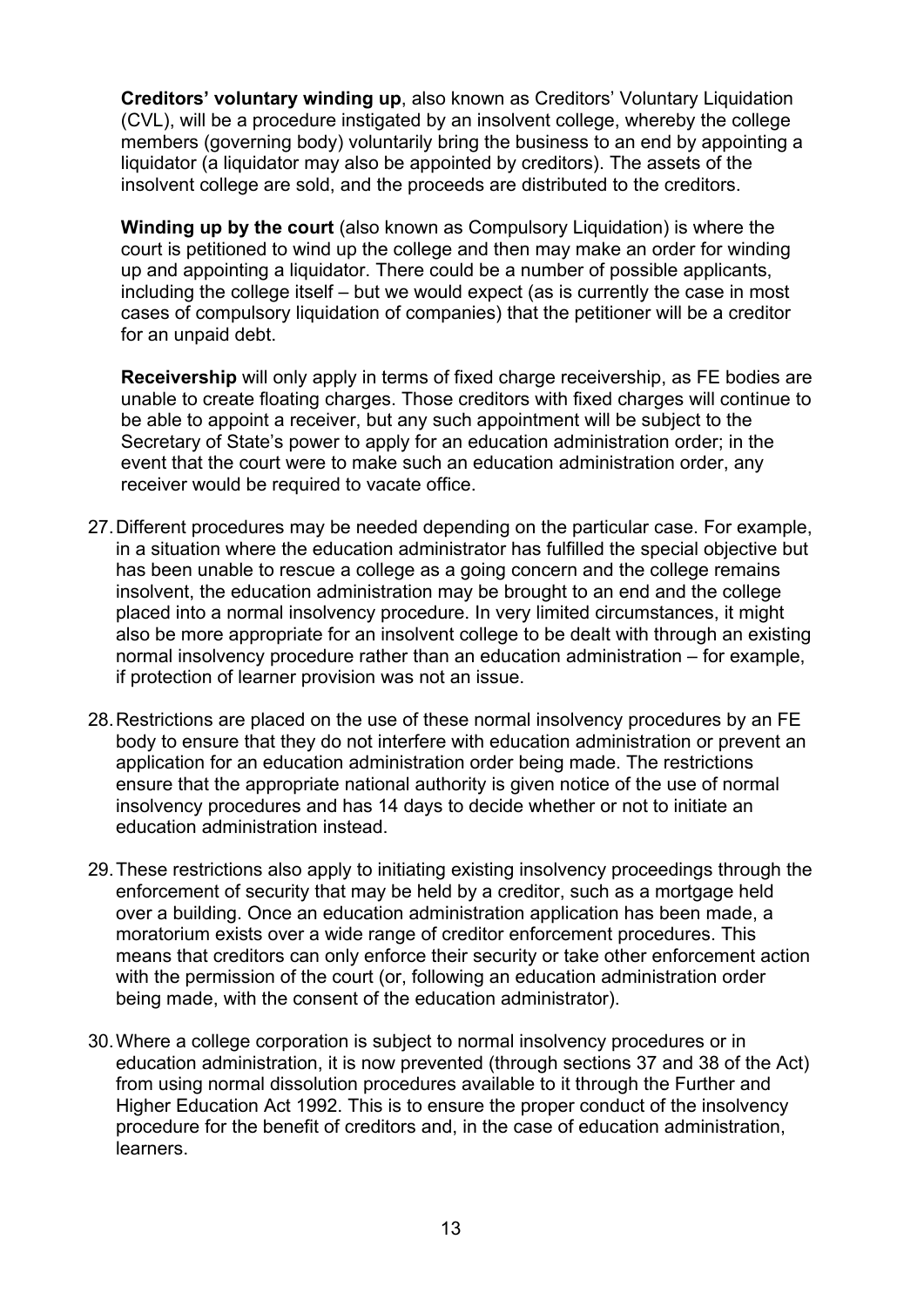**Question 1: When considering the normal insolvency procedures outlined above (Company Voluntary Arrangement, administration, creditors' voluntary winding up, winding up by the court and receivership), are there any specific modifications that you believe are required in order to apply them effectively to FE bodies? Please provide explanations for any of these.**

# <span id="page-13-0"></span>**5.3 Education Administration Rules**

#### <span id="page-13-1"></span>**Education administration**

- 31.The Act creates a special administration regime for FE bodies, to be known as 'education administration', and sets out the main features of the regime. The education administration regime will be applicable to college bodies that are statutory corporations and those that are companies.
- 32.Section 16 of the Act sets out the objective of education administration (sometimes referred to as the 'special objective'):

#### **16. Objective of education administration**

- (1) The objective of an education administration is to—
	- (a) avoid or minimise disruption to the studies of the existing students of the further education body as a whole, and
	- (b) ensure that it becomes unnecessary for the body to remain in education administration for that purpose.
- (2) The means by which the education administrator may achieve that objective include—
	- (a) rescuing the further education body as a going concern,
	- (b) transferring some or all of its undertaking to another body,
	- (c) keeping it going until existing students have completed their studies, or (d) making arrangements for existing students to complete their studies at another institution.
- 33.An existing student is a student who is already in attendance on a course at the college in question, or who has accepted a place on a course at the college, when the education administration order is made (section 35(1) of the Act).
- 34.The education administrator must, in pursuing the objective of the education administration, take into account the needs of existing students who have special educational needs (section 24(3) of the Act) – also sometimes referred to as SEND (special educational needs and disability) students.
- 35.There is also a requirement in the 2017 Act (para 13 of Schedule 3 and para 12 of Schedule 4) for the education administrator to send a copy of their proposals to the director of children's services at the local authority/combined authority in whose area the relevant FE body is based (and to any other directors of children's services that the education administrator deems appropriate). This ensures that the director of children's services is formally notified of the education administrator's proposals and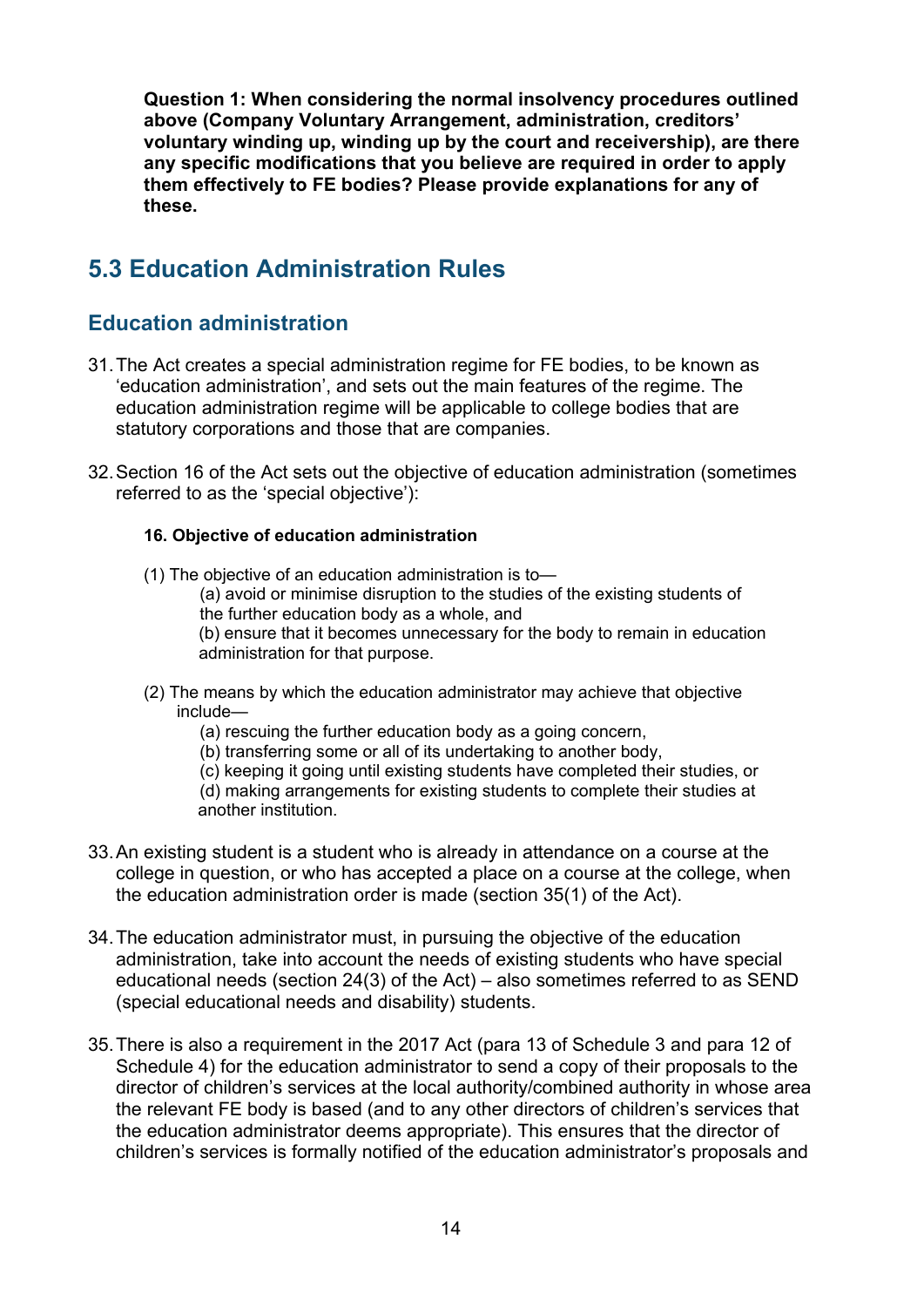can take appropriate action (through their network of Personal Advisors) to provide support for any existing students affected by the proposals who are care leavers.

36.Where possible, the provisions for an education administration will follow the Insolvency (England and Wales) Rules 2016, adapted to make them appropriate for education administration. They will also take into account relevant provisions made in special administration regimes in other sectors (such as the postal and energy sectors).

#### <span id="page-14-0"></span>**Decision to proceed to education administration**

- 37.While any creditor of a college can apply to a court for an ordinary insolvency process to start, the 2017 Act states that only the appropriate national authority can apply to court for an insolvent college to be put into education administration, with the objective of ensuring learner protection.
- 38.There are two routes by which the appropriate national authority might decide to apply for an education administration order:
	- The appropriate national authority deciding, based on their own evidence base, that the college is insolvent (or likely to become so), that no other form of intervention might help the college's long-term future, and that the best solution is therefore to put the college into an education administration so learner provision at the college can be protected; or
	- In response to an ordinary insolvency application. A normal ordinary process cannot commence unless notice has been given to the appropriate national authority, a period of 14 days has elapsed since that notice, and there is no outstanding education administration application (the appropriate national authority has that period of 14 days to decide whether to make an education administration application).
- 39.On hearing the application, the court may make an education administration order and appoint a licensed insolvency practitioner (IP) as an education administrator. (Section 20 of the 2017 Act sets out the powers of the court in relation to an education administration application).

#### <span id="page-14-1"></span>**Duty to dismiss ordinary administration applications**

40.Section 9 of the Act provides that if a creditor makes an ordinary administration application, a court must dismiss the application if an education administration order is in force or has been made in relation to the FE body.

#### <span id="page-14-2"></span>**Education administrator**

41.The education administrator must be a licensed insolvency practitioner (IP). The education administrator may be nominated by the appropriate national authority, but is appointed by the court and is an officer of the court. On appointment the education administrator is the agent of the college, responsible for the management of the college from that point forward.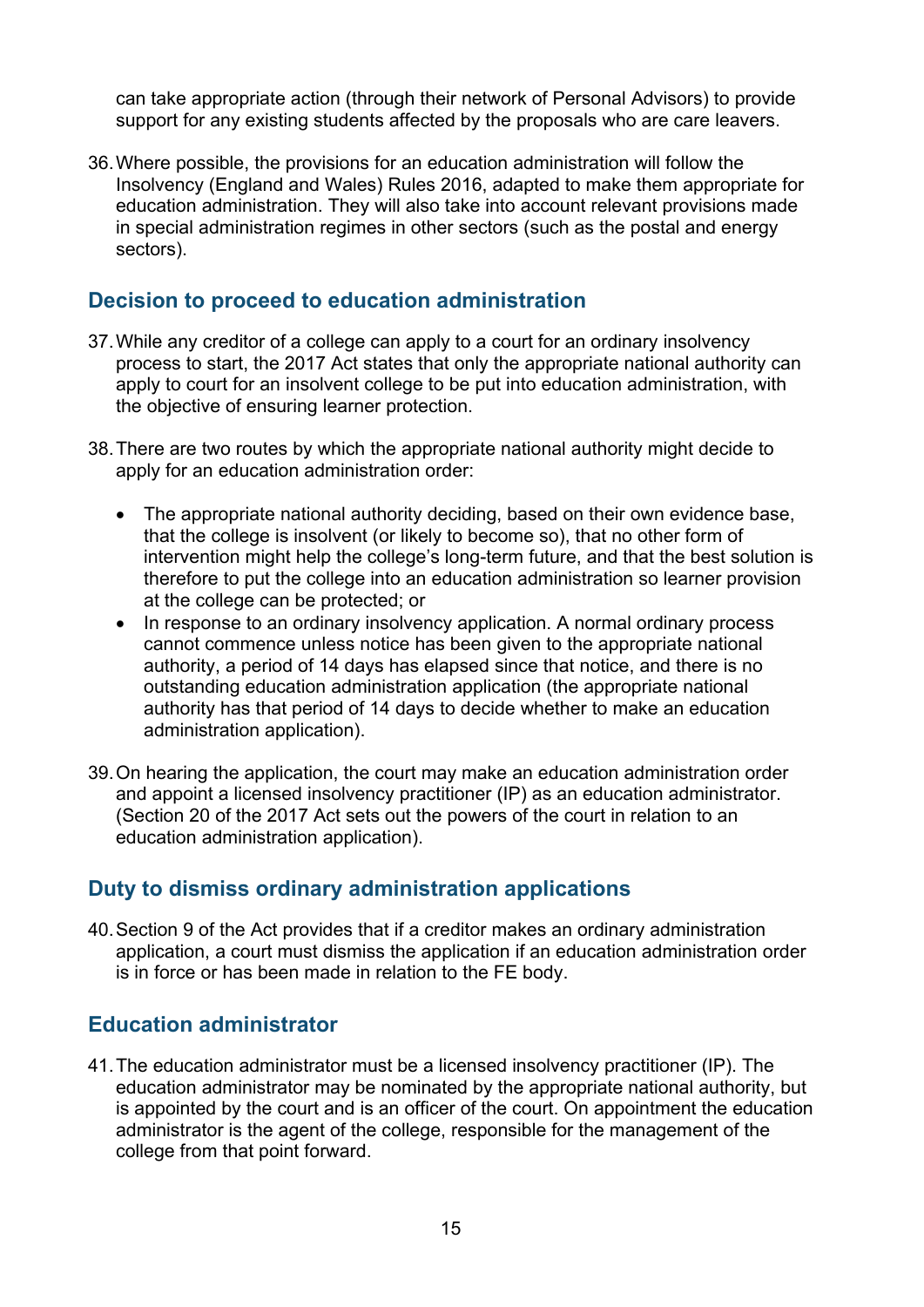42.Section 24 of the Act sets out the functions of the education administrator as:

- being the person responsible for managing the insolvent college's affairs, business and property;
- having to conduct the administration to achieve the objective of protecting learner provision for existing students, and (so long as it is consistent with that) in a way that achieves the best result for the further education body's creditors as a whole; and
- needing in particular to take into account the needs of students who have special educational needs, when pursuing the objective of protecting learner provision.
- 43.Although the education administrator is appointed by the court, the IP who is appointed will be proposed by the appropriate national authority in the education administration application. We therefore intend to carry out a procurement exercise to create a 'pre-approved' panel of IPs who can be proposed as education administrators.

#### <span id="page-15-0"></span>**Education Administrator's proposals**

- 44.The education administrator must be a licensed insolvency practitioner, but will not necessarily be an expert in the further education sector. Where specific advice on particular matters is needed, the education administrator will consult with relevant experts. This is no different from what happens in a normal administration, where an IP is unlikely to be an expert in the field of a company over which they are appointed.
- 45.The proposals will set out how the education administrator will achieve the special objective of learner protection, including giving due consideration to existing students with special educational needs.
- 46.The education administrator will keep progress under review, and we are proposing that the education administrator will be required to submit progress reports at sixmonthly intervals. The education administrator has the power to revise their proposals at any point if they identify that there is a better or more effective way of achieving the special objective.
- 47.Where an FE body is delivering HE provision then this will also be within the scope of the proposals that the education administrator develops. Many FE bodies deliver HE and in order to gain Approved or Approved (fee cap) status from the Office for Students (OfS), the FE body will need to have a Student Protection Plan (SPP) in place. The purpose of both the SPPs and the special objective of education administration is to provide greater protection to existing students, and FE bodies will need to take into consideration and if necessary align their SPPs with learner protection measures in the event of an education administration.

#### <span id="page-15-1"></span>**Conduct of education administration**

48.Schedule B1 of the Insolvency Act 1986 ('Schedule B1') sets out provisions relating to ordinary administrations for companies. Schedules 3 and 4 of the 2017 Act amend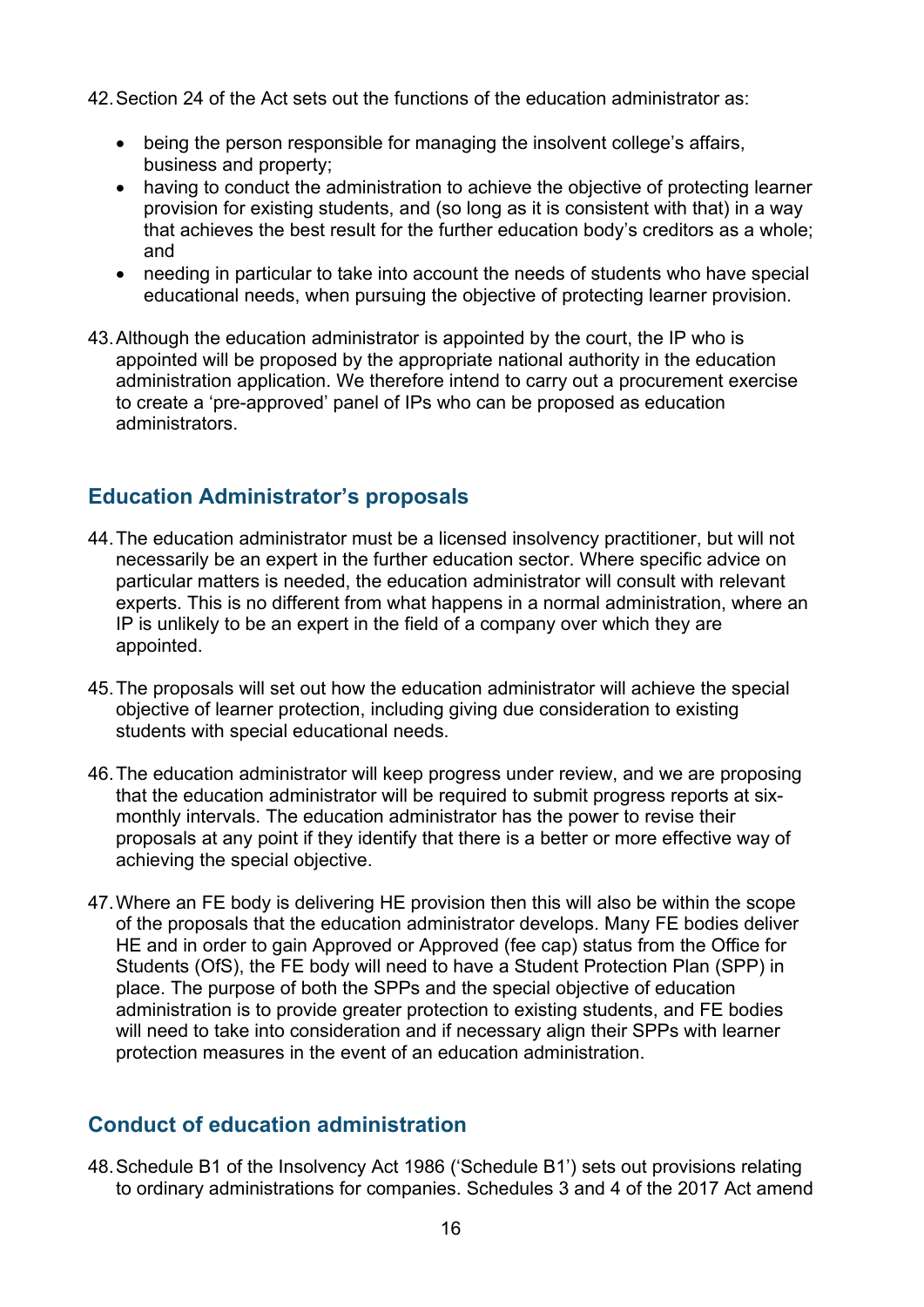Schedule B1 by making specific modifications for education administration. Schedule 3 applies to statutory corporations, and Schedule 4 to companies.

#### <span id="page-16-0"></span>**Challenge to education administrator's conduct**

49.When an FE body or company is in education administration, the appropriate national authority (or a creditor) may apply to the court to claim that the education administrator is not carrying out their functions in accordance with the amendments made to Schedule B1 by paragraph 21 of Schedule 3 and paragraph 19 of Schedule 4 of the 2017 Act.

#### <span id="page-16-1"></span>**End of education administration**

- 50.The education administration ends once the learner protection special objective has been achieved. The appropriate national authority (or the education administrator with the consent of the appropriate national authority) can apply to the court for the education administration to cease to have effect from a specific time (see the modifications of Schedule B1 made by paragraph 23 of Schedule 3 and paragraph 21 of Schedule 4 of the 2017 Act).
- 51.Paragraph 76 of Schedule B1 provides that the appointment of an administrator will end after one year unless extended by the court. This paragraph has not been included within Schedules 3 and 4 of the 2017 Act, so an education administration will not automatically end after one year. However, an education administration will still be time-bound to the extent that the special learner protection objective applies only to existing students, who by definition will be a fixed body of learners who will leave/complete their studies over time. Hence, when the special objective has been achieved or is no longer relevant, it is no longer necessary for a college to remain in education administration.

#### <span id="page-16-2"></span>**Transfer schemes**

- 52.In the course of managing the college's business and property, the education administrator has the power to make transfer schemes, which transfer some or all of the property, rights and liabilities of the college to one or more persons or bodies prescribed for the purposes of section 27B(1) or 33P(1) of the Further and Higher Education Act 1992 ('the transferee') in pursuit of the special objective.
- 53.The bodies were prescribed in the Dissolution of Further Education Corporations and Sixth Form College Corporations (Prescribed Bodies) Regulations 2012 and are:
	- 1. A further education corporation.
	- 2. A sixth form college corporation.
	- 3. The governing body of a designated institution (for the purposes of Part I).
	- 4. The governing body of a school maintained by a local authority (within the meaning of section 20 of the School Standards and Framework Act 1998).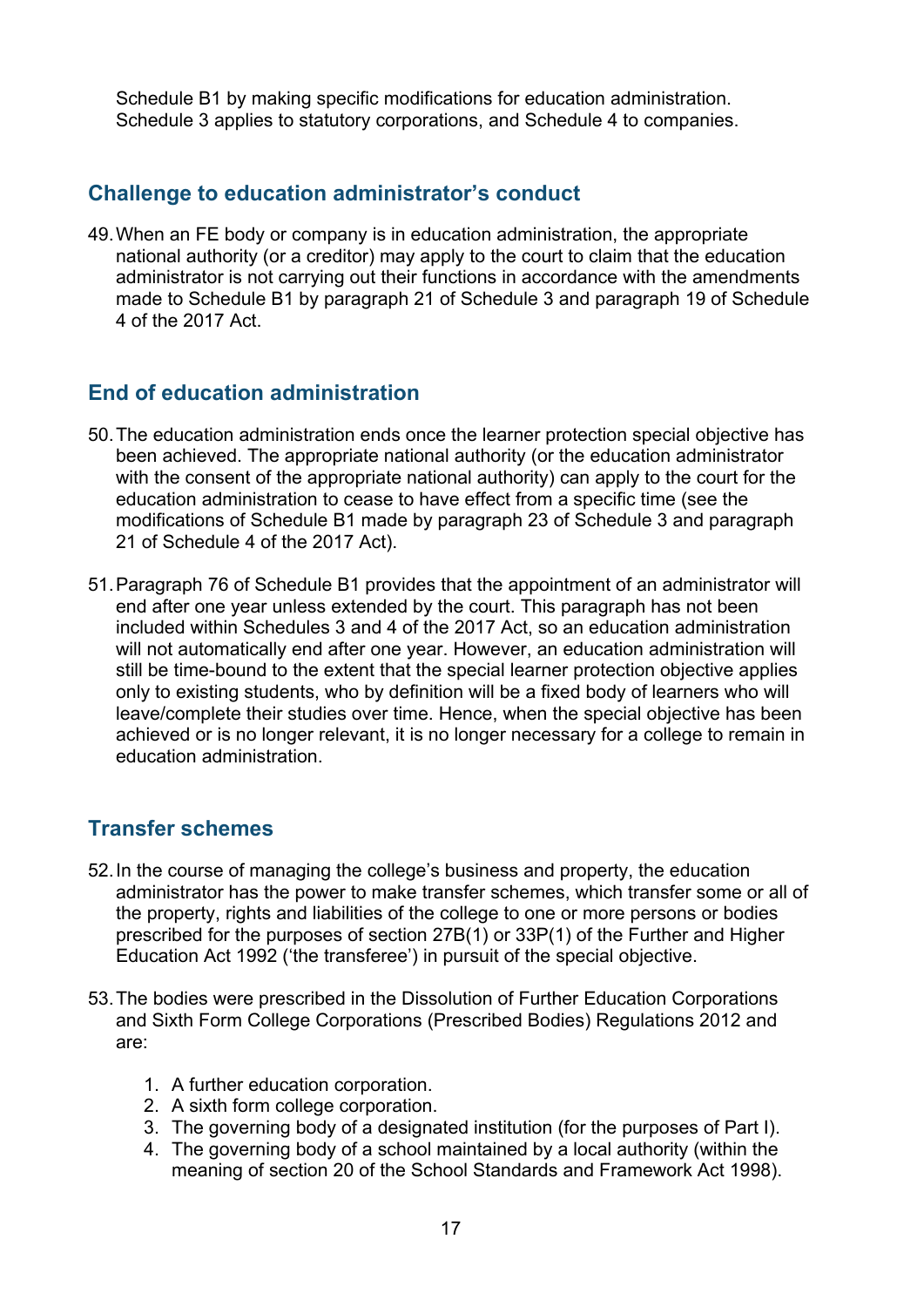- 5. A local authority.
- 6. A person concerned with the running of an Academy (within the meaning of section 1 of the Academies Act 2010).
- 7. A university receiving financial support under section 65.
- 8. A higher education corporation.
- 9. The governing body of a designated institution (for the purposes of Part II).
- 10.A body corporate established for purposes which include the provision of educational facilities or services of any description.
- 11.A person who is in receipt of a grant or eligible to receive grant under regulations made under section 485 of the Education Act 1996, for the purposes of, or in connection with, the provision, or proposed provision, of educational services.
- 12.A person who is in receipt of financial assistance under section 14 of the Education Act 2002 for, or in connection with, the provision, or proposed provision, of education or of educational services.

A more limited set of prescribed bodies under section 27B(1) applies to Wales under the Dissolution of Further Education Corporations (Publication of Proposals and Prescribed Bodies) (Wales) Regulations 2014.

- 54.These transfer schemes can override some third party rights and so can be used to make transfers that might not otherwise happen. They also allow for the transfer of property which is acquired, or rights or liabilities that have arisen after the transfer scheme has been made. For example, to achieve the special objective of protecting learner provision, the education administrator might need to transfer a lease for a property without the landlord's consent, in order to effectively manage the transfer of students from a college in education administration to another provider.
- 55.Schemes are subject to the consent of the transferee and approval by the appropriate national authority.

#### <span id="page-17-0"></span>**Trust property held by sixth form college corporations**

56.Some sixth form colleges in England own property that is held in trust under section 33J of the Further and Higher Education Act 1992. The 2017 Act provides that if such a sixth form college corporation is insolvent and is being wound up under the Insolvency Act 1986, then this type of property held in trust cannot be used by the education administrator to meet the claims of creditors and must, instead, be transferred to the relevant trustees in accordance with the terms of the trust deed (see section 36 and Schedule 2 of the 2017 Act).

#### <span id="page-17-1"></span>**Funding an education administration and guarantees and indemnification**

57.The 2017 Act includes a flexible funding power which allows the appropriate national authority to decide, on a case by case basis, options for funding an education administration. Where funding is being provided, there is also flexibility in the form of that funding, whether it should be in the form of a grant or loan and, if a loan, the terms of that loan and the priority of its repayment. This allows the funding model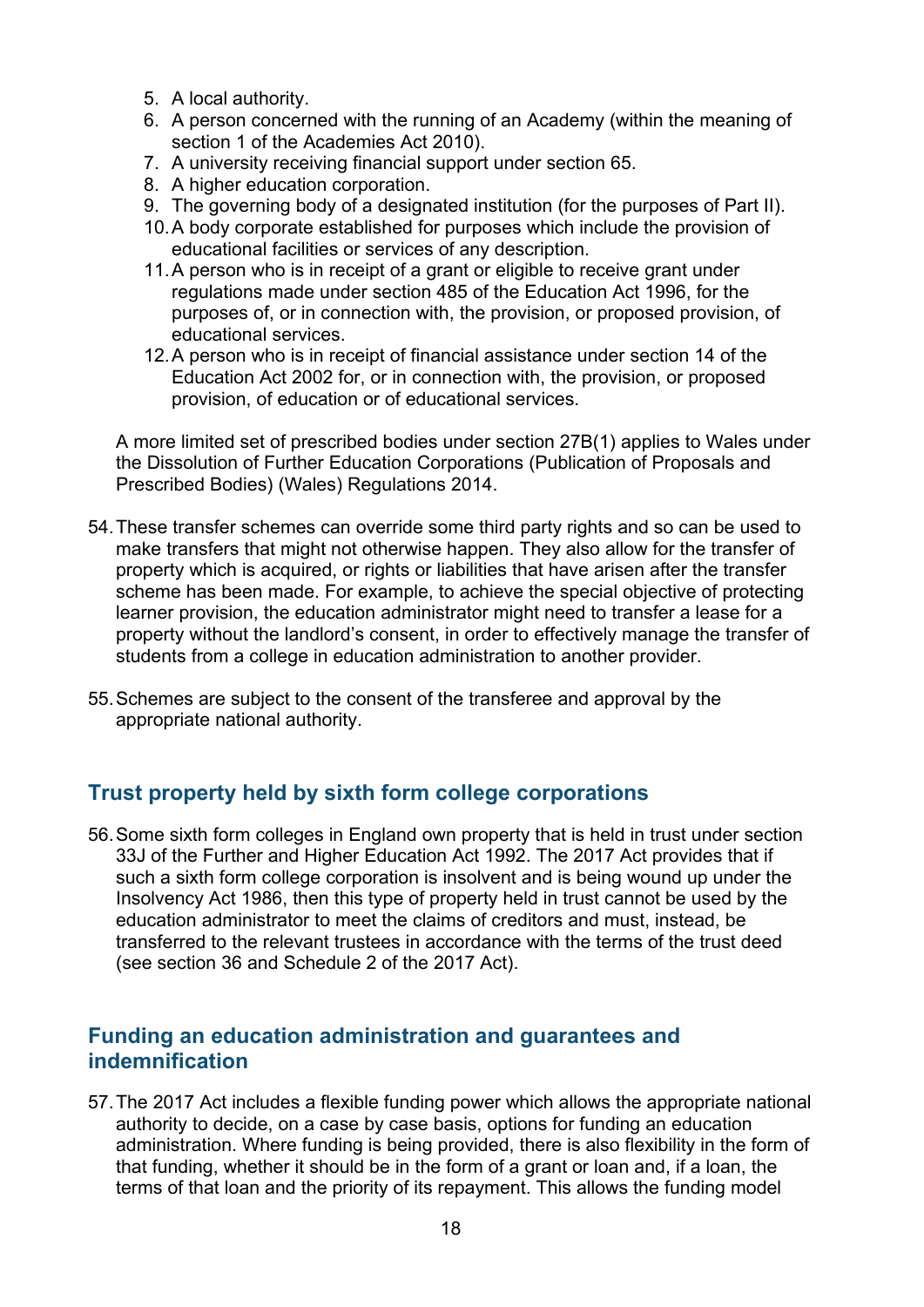that is most appropriate to each situation in order to achieve the best outcome in relation to the objective of the education administration. All funding decisions will be subject to value for money considerations.

58.The 2017 Act includes protections for IPs taking on the role of the education administrator as it enables them to be indemnified against liabilities and losses sustained while carrying out their duties in respect of an insolvent college. It also sets out that the college can be expected to repay any payment made under an indemnity. Similarly, the 2017 Act enables guarantees to be given relating to funds borrowed during an education administration and sets out how they should be repaid by the insolvent college.

#### **Question 2: Who do you believe should be specified to receive:**

- **a. Notice of an education administration application;**
- **b. Notice of an education administrator's appointment;**
- **c. A copy of the education administrator's proposals?**

**Please provide justification for your answers.**

**Question 3: Is there any specific information that you would expect the education administrator's proposals to contain? Please provide an explanation for your answer.**

**Question 4: Do you have any other comments or views on the process of education administration?**

### <span id="page-18-0"></span>**5.4 Filing of records in relation to insolvent college corporations at Companies House**

- 59.In the case of FE colleges that are statutory corporations, there is currently no legal requirement for them to be registered with Companies House. However, if a college becomes insolvent, it will be necessary for an insolvency practitioner or education administrator to file the necessary papers as a public record of the insolvency.
- 60.Section 8 of the 2017 Act allows the Secretary of State to make regulations to ensure that there is a workable system for filing and record keeping for insolvent further education bodies that are statutory corporations and for further education bodies in education administration. The power allows the Secretary of State to make regulations which apply certain provisions of the Companies Act 2006 ("the 2006 Act") to further education bodies, with or without modifications.
- 61.The power can also be used to confer powers on the Registrar of Companies to make rules about documents, as the Registrar can under the 2006 Act. This enables an accessible public record of insolvency procedures, including the education administration regime established by the 2017 Act, for FE colleges which are not companies and are therefore not currently subject to any part of the company registration.
- 62.It is not our intention to require all college corporations to register with Companies House or routinely file documents with them. These filing requirements would only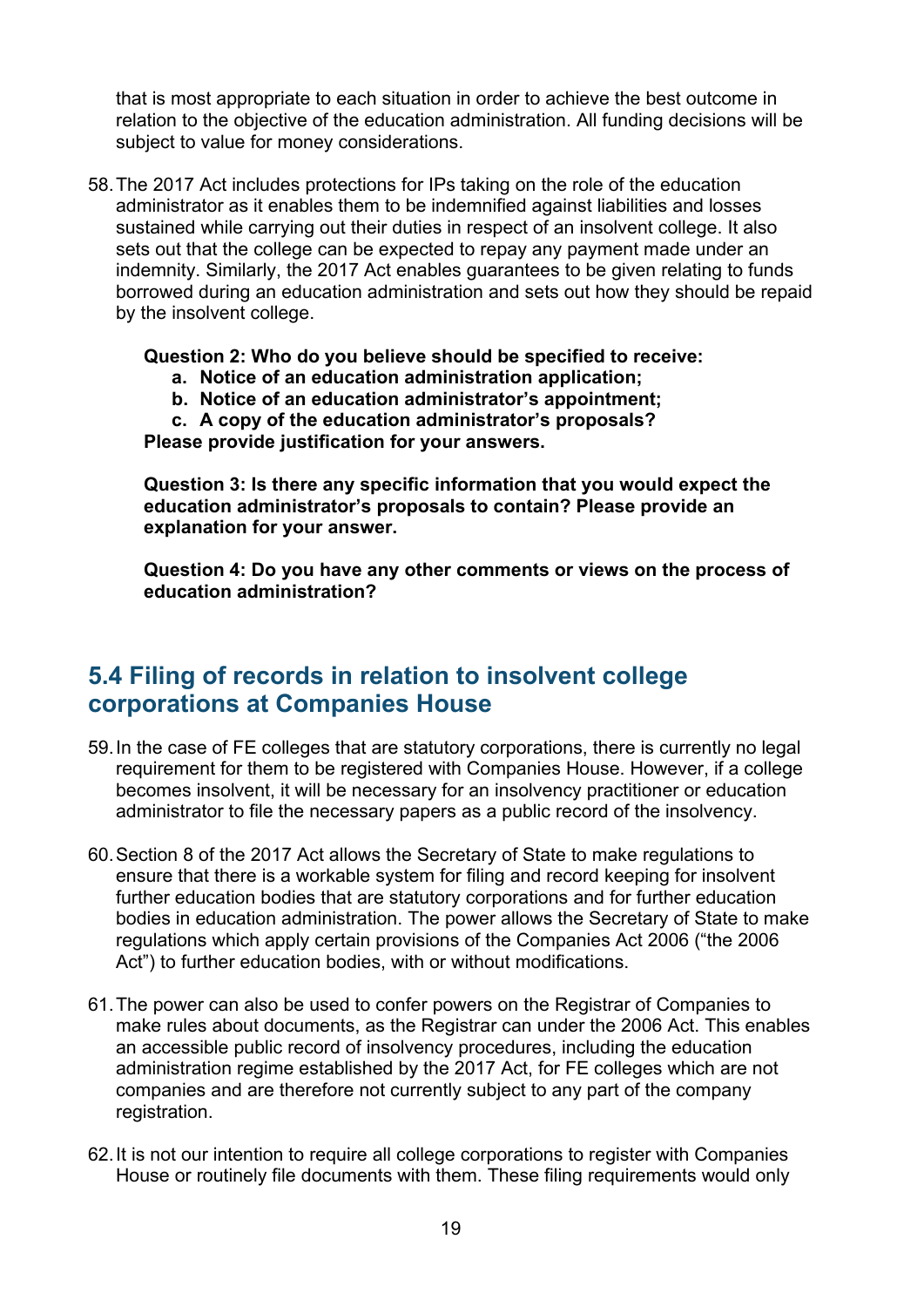apply to insolvent FE bodies and would commence as part of an insolvency procedure.

63.Our intention is that the filing process for insolvent FE bodies will replicate, as far as possible, the current system for companies. This will make for a straightforward and well-recognised system which is familiar to IPs. Companies House will need some extra information in addition to the first filing, as the FE corporations would not be previously registered. Companies House are also currently working on the logistics of how they will display FE college insolvency papers in a public facing register. The details of this will be confirmed in advance of the regime coming into force.

**Question 5: Do you have any comments about how the filing process could work for FE bodies?**

### <span id="page-19-0"></span>**5.5 Governor liabilities and disqualification**

- 64.Section 39 of the Technical and Further Education Act 2017 modifies the Company Directors Disqualification Act 1986 ('the CDDA') to apply it to governors of further education colleges and sixth form colleges. This will mean that, like company directors, members (i.e. governors) of those corporations can be disqualified from acting as such in the future and from being company directors, and that persons disqualified as a director of a company would be prohibited from acting as a member of a further education body which is a statutory corporation.
- 65.We previously consulted on whether or not to apply the provisions of the CDDA to FE colleges that are statutory corporations, as part of the question on governor liabilities in the consultation on the FE insolvency regime, and we concluded that it was appropriate to bring these provisions into the FE insolvency regime.
- 66.This means that the court will have the power to disqualify (or the Secretary of State the right to accept a disqualification undertaking from) college governors found responsible for wrongdoing in respect of the management of a college. The disqualification has the effect of banning the individual from acting as a governor and as a director of a company. This is in line with the approach taken with governors of academies in England and also for the trustees of charitable companies and charitable incorporated organisations. It means that we have applied the full directors' duties regime as a deterrent to misconduct within the sector.
- 67.All college governors already have fiduciary duties in their capacity as charity trustees to do everything within their power to ensure that the college corporation which they serve remains solvent. The deterrent and incentive effects of the disqualification regime are intended to ensure that FE bodies are run in a financially prudent way to protect creditors, staff and students, as well as taxpayers' money.
- 68.It is important to recognise that company directors are not disqualified under the CDDA as an automatic consequence of the insolvency of a company, and this will also be the case with governors or senior management of colleges. Disqualification proceedings are only commenced where there is evidence of wrongdoing, and an individual's explanation of the situation should always be sought in any investigation.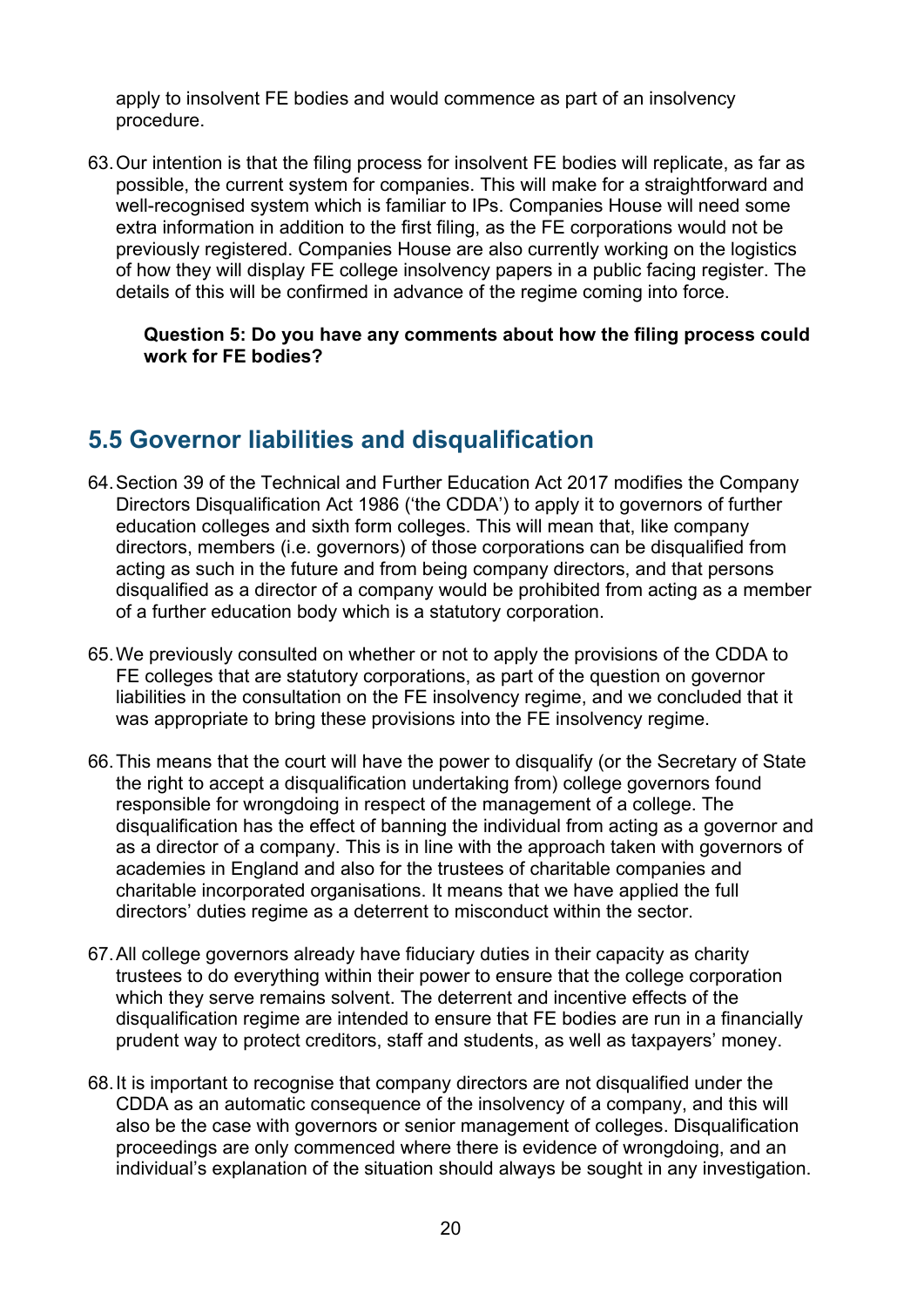The availability of disqualification should not inhibit people from taking up such positions, but it does act as a deterrent to poor management.

69.Secondary legislation is not required in order to implement these provisions of the CDDA, which will come into force alongside the other components of the insolvency regime. However, in the Government's response to last year's consultation we agreed to provide guidance for governors on their duties and liabilities under insolvency law, and we will work with key stakeholders to ensure that this is provided ahead of the insolvency regime coming into force.

#### **Question 6: What particular aspects or issues would you find it useful for the guidance for governors to cover?**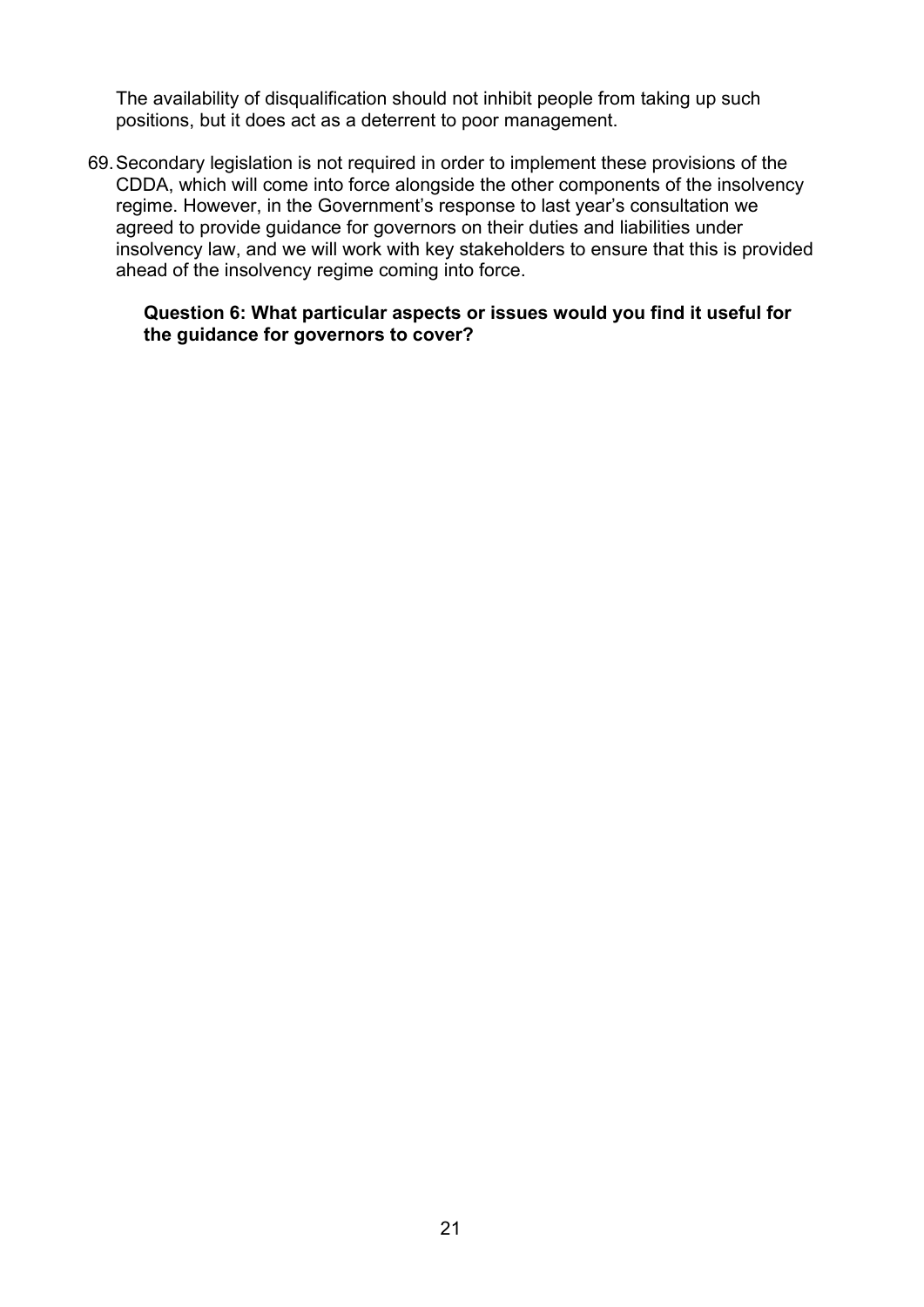# <span id="page-21-0"></span>**6. Proposals for how the insolvency regime will work in practice**

### <span id="page-21-1"></span>**6.1 The process**

- 70.Alongside the introduction of the insolvency regime, we have been developing proposals for how the insolvency regime would align with the system of monitoring and intervention undertaken by the Department for Education for colleges in England.
- 71.The simple flow diagram below sets out how we expect the insolvency regime could work in practice:



# <span id="page-21-2"></span>**6.2 ESFA and FE Commissioner monitoring and intervention**

72.The Department for Education already operates a system of intervention, operated through the Education and Skills Funding Agency (ESFA) and the office of the Further Education Commissioner (FEC) for colleges in England.

(Note that a similar regime operates in Wales but this is not the responsibility of ESFA, nor do Wales have an FEC role; so the process in relation to Welsh colleges is likely to align with the system of monitoring and intervention undertaken in Wales. This process is not set out explicitly here).

- 73.The role of the FEC has recently been expanded so that, through Diagnostic Assessments, he can work with colleges where there are early signs of problems in respect of their quality to strengthen governance, leadership and financial management to support rapid improvement. ESFA operates an early intervention regime, which provides challenge and support to colleges whose financial health is barely satisfactory or is weakening over time. Monitoring and earlier intervention will become increasingly important in the context of insolvency, and the ESFA and the FEC will continue to work with colleges to identify signs of financial distress, act quickly to support colleges to improve their financial health and financial resilience and, ultimately, seek to avoid insolvency.
- 74.ESFA includes in its risk assessment approach (informed through data and intelligence) a flag for cases where a college's financial health is found to be declining and potentially could be inadequate. In this case ESFA will take early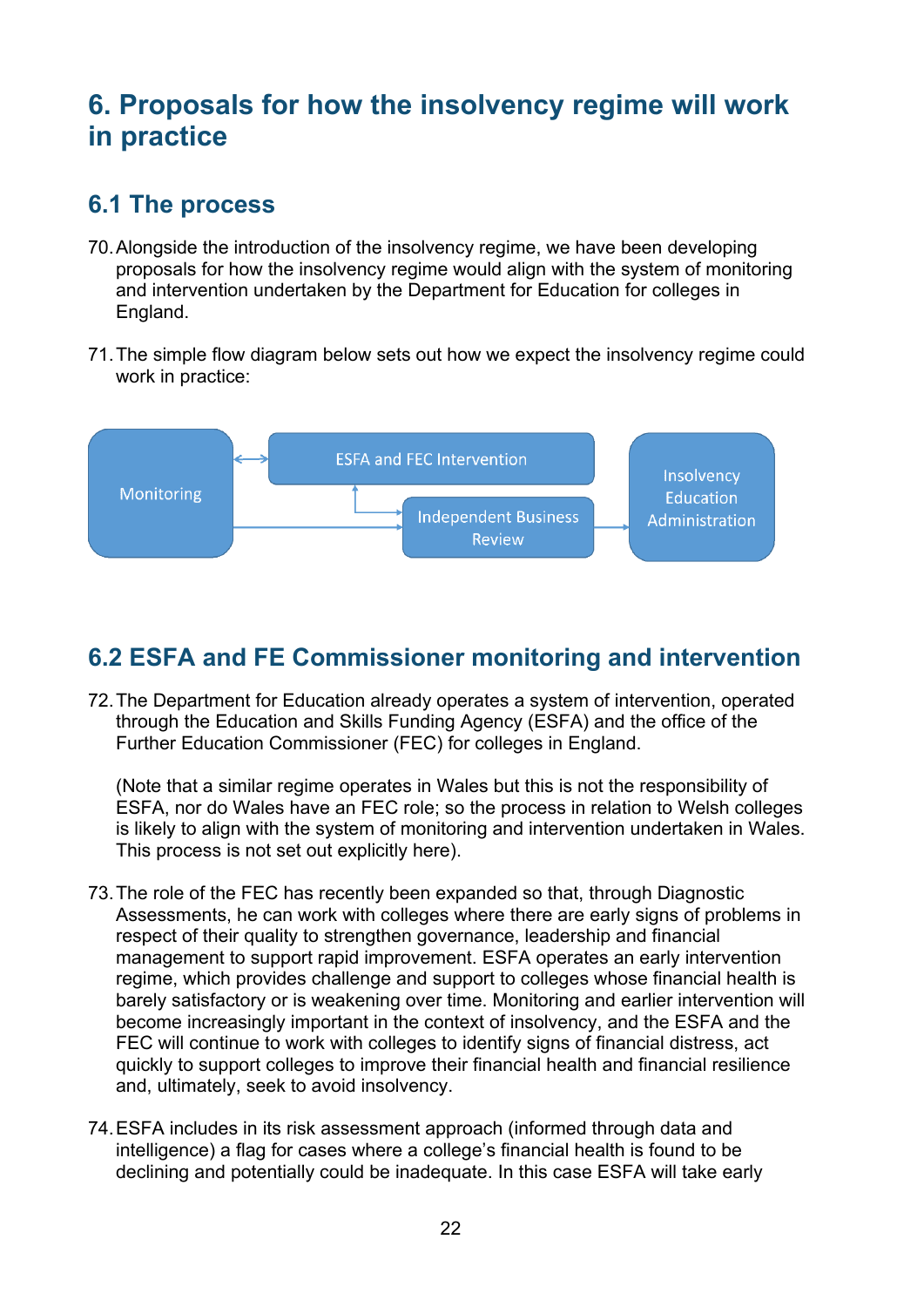intervention action. In addition, information on financial performance is provided back to all colleges through ESFA's financial dashboards to help governing bodies identify where there may be issues.

- 75.Where a college's financial health is assessed as inadequate, it enters formal intervention and ESFA issues a Notice to Improve that sets out the actions the college must take to improve its financial health. The FEC may also assess the college's leadership and governance and make recommendations for further actions.
- 76.The Department and ESFA are considering how they can strengthen early monitoring and intervention even further to help colleges avoid financial failure, and in the context of the insolvency regime.

**Question 7: Do you have views on how monitoring and intervention can be further improved to identify cases of financial distress and work with those colleges to improve their financial position and avoid insolvency? (Please be clear whether you are responding in relation to colleges in England or colleges in Wales).**

**Question 8: How could ESFA and FEC work with and support colleges in England to help them self-identify financial difficulties at an early stage?**

### <span id="page-22-0"></span>**6.3 Office for Students (OfS)**

77.Where an FE body delivers HE and wants to be registered in the Approved categories then they will be required to have a Student Protection Plan (SPP) in place. SPPs will form part of the conditions of registration that will be required by the OfS, alongside other initial and ongoing conditions including quality, governance and financial sustainability. The requirements of, and scrutiny by, the OfS in relation to HE delivered by FE bodies will also need to be factored into any overall assessment of the FE body that will be undertaken.

### <span id="page-22-1"></span>**6.4 Independent Business Review (IBR)**

- 78.It is standard practice in most insolvencies of a reasonable scale (and where there has been a trigger such as breach of covenant or an unanticipated funding need) that an Independent Business Review (IBR) is carried out, by an insolvency practitioner, ahead of any insolvency procedure commencing. If a college is in early intervention or formal intervention at the point that an IBR is required, the intervention would normally continue while the IBR is being undertaken.
- 79.We expect that contracting and receiving advice on an IBR for a college could take around 6-10 weeks. The IBR would look at the financial and strategic position of the college itself and would also set this in the context of local and/or regional market and economic conditions – consulting the Combined Authority, local authority, the local enterprise partnership (LEP) and other stakeholders in order to consider cost-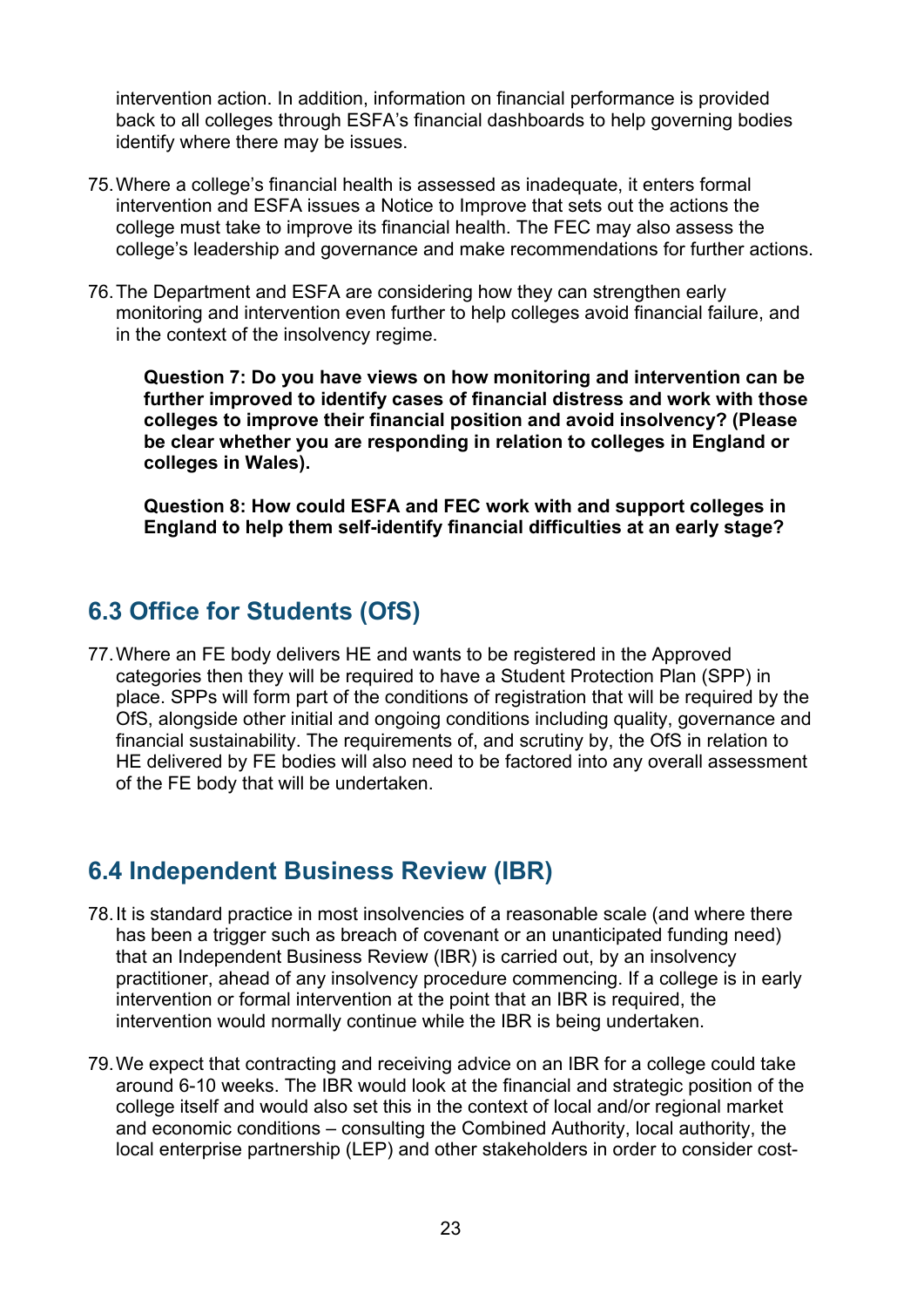effective solutions. This process concludes with a report and usually a number of options as to the possible way forward for the college.

- 80.The IBR would be for the benefit of the party who commissioned it. The report would not be in the public domain, but we would expect that some of the information would be shared with relevant stakeholders.
- 81.Where the appropriate national authority has commissioned an IBR, it may provide funding to the college if it is required to protect learner provision during that period. That funding may come with certain requirements to undertake activities to improve the financial position of the institution. However, we would ideally seek to undertake the IBR before emergency funding of this nature was required.

**Question 9: Do you have views on how the Independent Business Review process for an FE college should work, and who should be consulted?**

### <span id="page-23-0"></span>**6.5 The role of the Charity Commission**

- 82.Most FE colleges are also exempt charities. The appropriate national authority (the Secretary of State for Education for colleges in England and Welsh Ministers for colleges in Wales) is their Principal Regulator, and has a range of powers (both statutory and non-statutory). However, the Charity Commission also has a number of regulatory powers which it can use at the request of (or after consulting with) a Principal Regulator (including but not limited to opening an inquiry under section 46 of the Charities Act 2011, known as a "Statutory Inquiry"). Hence there is an additional intervention option in some cases, for an FE college to be referred to the Charity Commission if there are potentially serious concerns about the running of that college as an exempt charity. Even if an administrator is in place in relation to an exempt charity, the Principal Regulator may still wish to take concurrent action and refer it to the Charity Commission for consideration.
- 83.The Charity Commission may not exercise its power to institute a Statutory Inquiry into an exempt charity unless requested to do so by the Principal Regulator, but the Commission may open monitoring and operational cases without a request from the Principal Regulator, and can take action to disqualify trustees or issue an official warning to protect the sector.
- 84.The statutory and non-statutory powers are outlined in the [Memorandum of](https://www.gov.uk/government/uploads/system/uploads/attachment_data/file/640051/Charity_Commisison_-_Department_for_Education_-_MOU.pdf)  [Understanding](https://www.gov.uk/government/uploads/system/uploads/attachment_data/file/640051/Charity_Commisison_-_Department_for_Education_-_MOU.pdf) between the Charity Commission and the Department for Education. A similar [Memorandum of Understanding](https://www.gov.uk/government/uploads/system/uploads/attachment_data/file/429227/mou_welsh_pdf.pdf) exists between the Charity Commission and Welsh Ministers.
- 85.We would expect that any decision to refer an FE college to the Charity Commission would be taken on an individual case-by-case basis.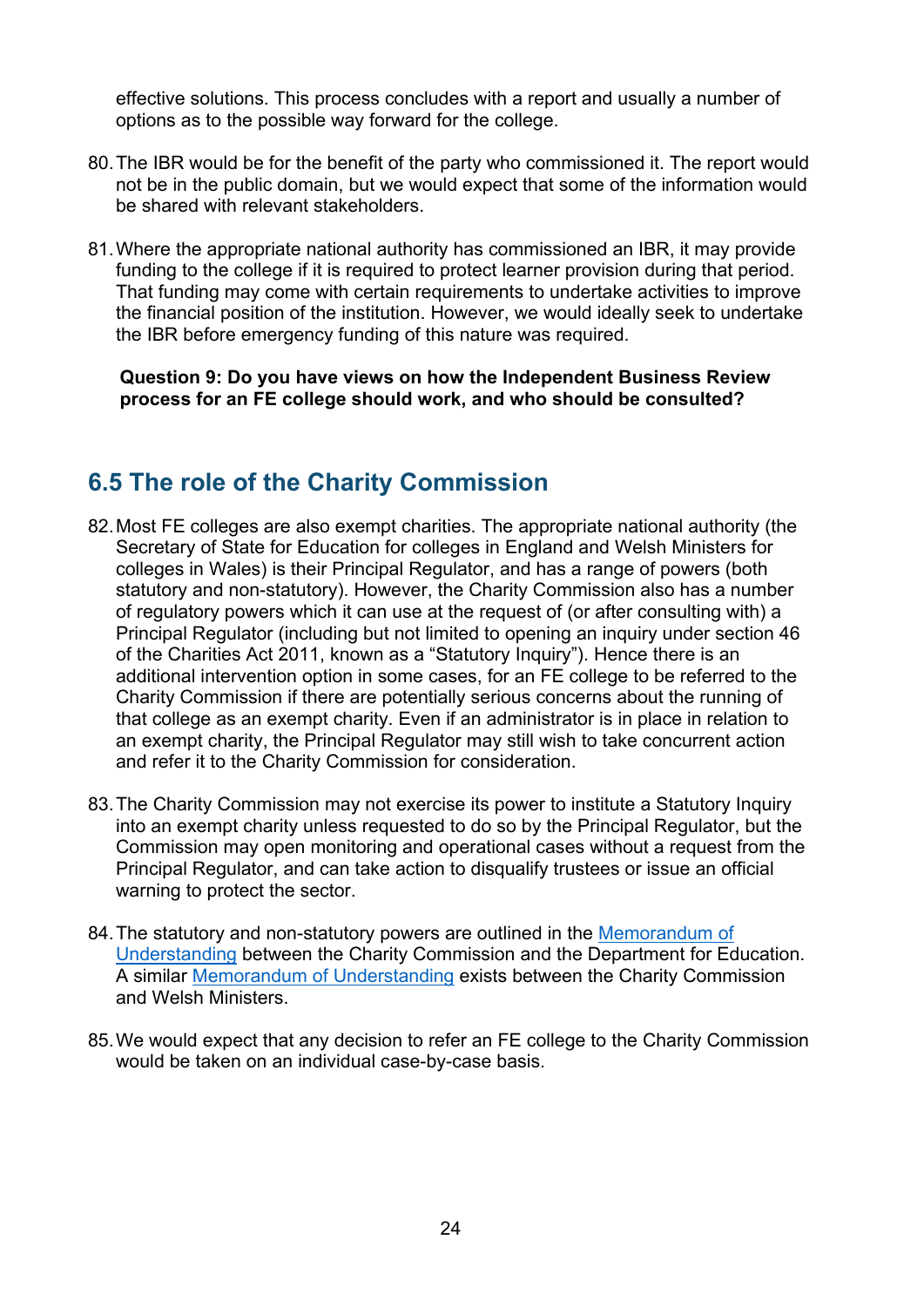# <span id="page-24-0"></span>**7. Impact assessments**

# <span id="page-24-1"></span>**7.1 Regulatory impact assessment**

86.We have completed an impact assessment for the introduction of this policy. The impact assessment is reproduced at Annex 2 of this document.

### <span id="page-24-2"></span>**7.2 Economic assessment**

87.We have revisited the economic assessment undertaken for the previous insolvency consultation (which was carried out in summer 2016) in the context of the proposed secondary legislation and are content that it is still applicable and fit for purpose.

The economic assessment is available at section 9 (pages 32-36) of the 2016 [consultation document.](https://www.gov.uk/government/uploads/system/uploads/attachment_data/file/534818/bis-16-320-consultation-developing-an-insolvency-regime-for-the-sector.pdf)

### <span id="page-24-3"></span>**7.3 Equalities analysis**

88.We have revisited the equalities analysis undertaken for the previous insolvency consultation (which was carried out in summer 2016) in the context of the proposed secondary legislation and are content that it is still applicable and fit for purpose.

The economic assessment is available at Annex 4 (pages 42-43) of [the 2016](https://www.gov.uk/government/uploads/system/uploads/attachment_data/file/534818/bis-16-320-consultation-developing-an-insolvency-regime-for-the-sector.pdf)  [consultation document.](https://www.gov.uk/government/uploads/system/uploads/attachment_data/file/534818/bis-16-320-consultation-developing-an-insolvency-regime-for-the-sector.pdf)

# <span id="page-24-4"></span>**7.4 Family test**

89.We have reviewed the Family Test and we do not consider that this will have significant impacts on families within the UK; this measure should benefit learners that are affected by colleges that enter insolvency by ensuring continuity of provision.

### <span id="page-24-5"></span>**7.5 Justice Impact Test**

90.We expect that we will be required to carry out the Justice Impact Test (JIT) as we are bringing new bodies (i.e. colleges) into the insolvency regime, which will have an impact on the court system.

The JIT will be completed following the consultation and when our policy proposals have been finalised.

**Question 10: Do you have any further comments on any aspects of our proposals (including our impact or equalities assessments)?**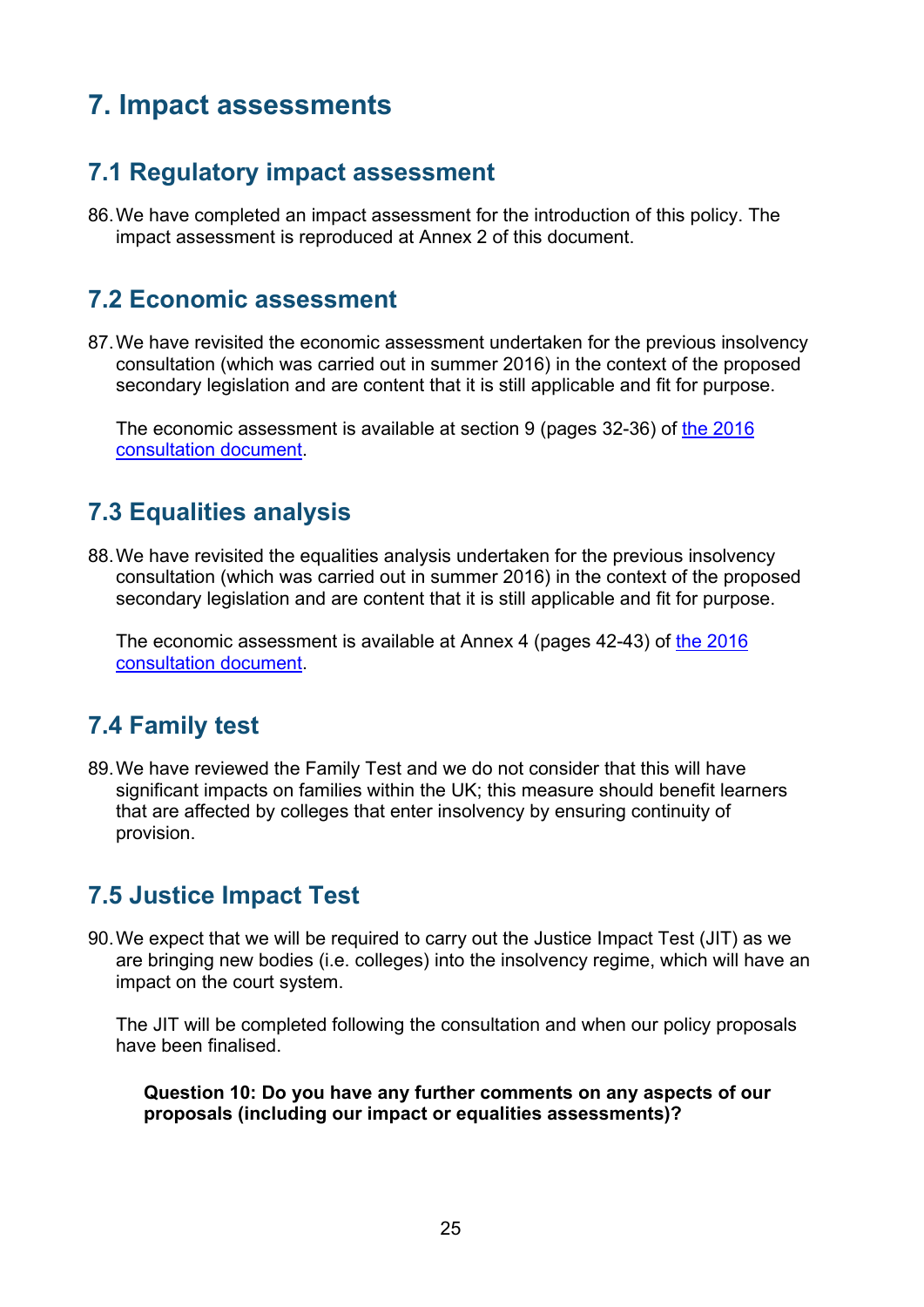# <span id="page-25-0"></span>**8. Summary of consultation questions**

**Question 1: When considering the normal insolvency procedures outlined above (Company Voluntary Arrangement, administration, creditors' voluntary winding up, winding up by the court and receivership), are there any specific modifications that you believe are required in order to apply them effectively to FE bodies? Please provide explanations for any of these.**

**Question 2: Who do you believe should be specified to receive:**

- **a. Notice of an education administration application;**
- **b. Notice of an education administrator's appointment;**
- **c. A copy of the education administrator's proposals?**

**Please provide justification for your answers.**

**Question 3: Is there any specific information that you would expect the education administrator's proposals to contain? Please provide an explanation for your answer.**

**Question 4: Do you have any other comments or views on the process of education administration?**

**Question 5: Do you have any comments about how the Companies House filing process could work for FE bodies?**

**Question 6: What particular aspects or issues would you find it useful for the guidance for governors to cover?**

**Question 7: Do you have views on how monitoring and intervention can be further improved to identify cases of financial distress and work with those colleges to improve their financial position and avoid insolvency? (Please be clear whether you are responding in relation to colleges in England or colleges in Wales).**

**Question 8: How could ESFA and FEC work with and support colleges in England to help them self-identify financial difficulties at an early stage?**

**Question 9: Do you have views on how the Independent Business Review process for an FE college should work, and who should be consulted?**

**Question 10: Do you have any further comments on any aspects of our proposals (including our impact or equalities assessments)?**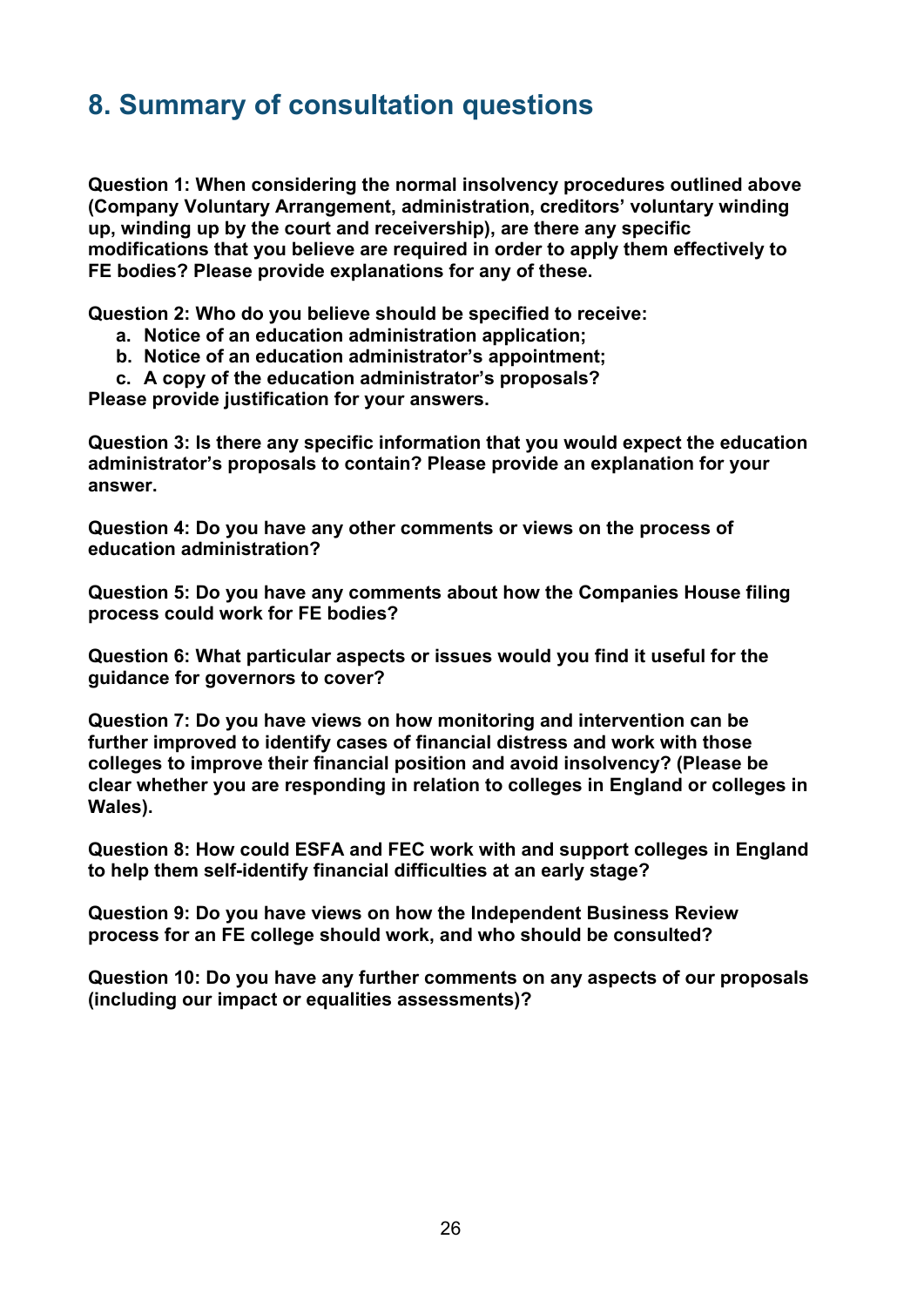# <span id="page-26-0"></span>**9. What happens next?**

This consultation will run for eight weeks, with a closing date of 12 February 2018.

The Government will consider the consultation responses and these will be used to help inform further policy development of the insolvency regime.

The Government will publish a response in due course, setting out how it intends to proceed in the light of the responses received.

The Government response will be published on the consultation page on Citizen Space and on www.gov.uk.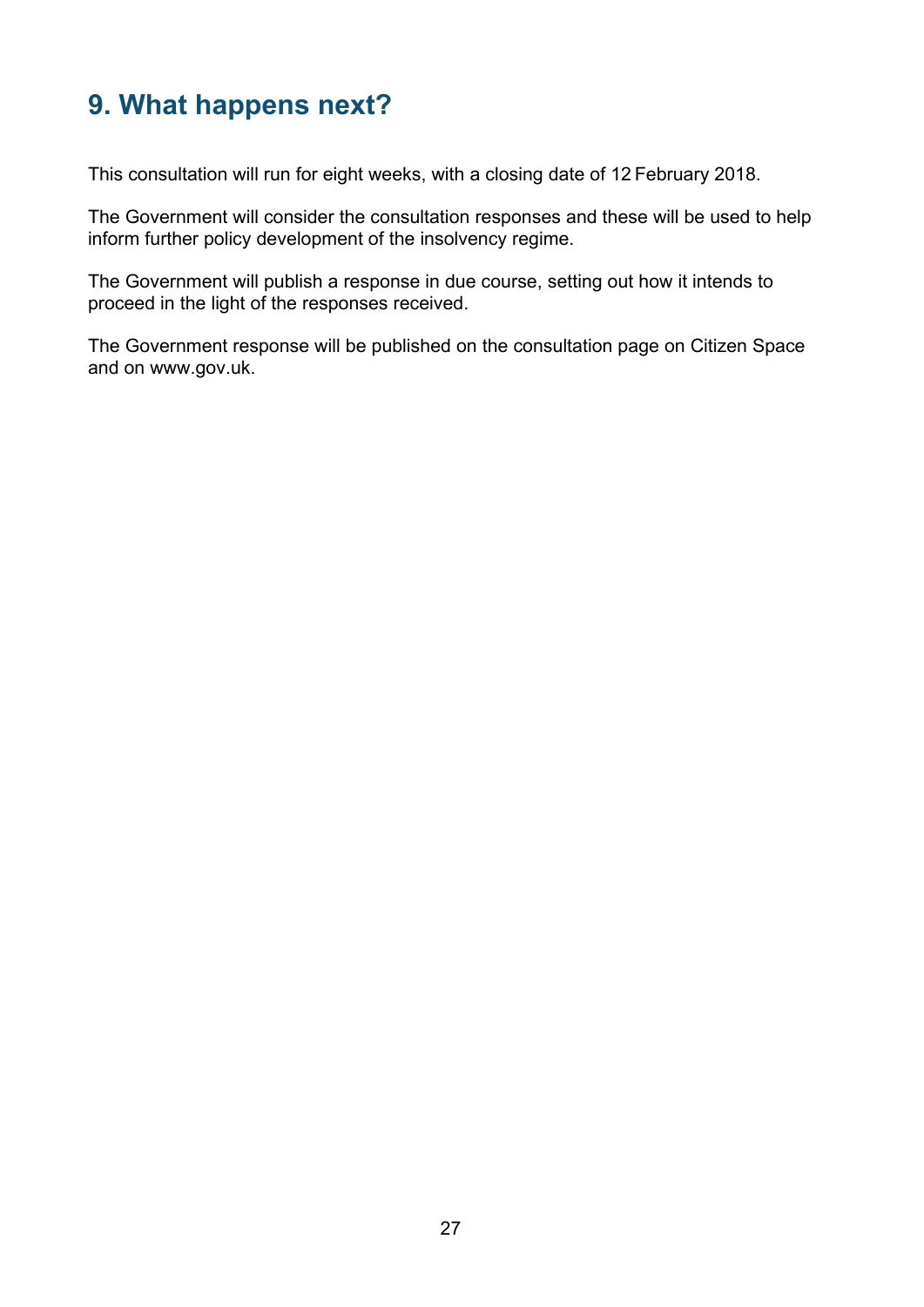# <span id="page-27-0"></span>**Annexes:**

- Annex 1: Glossary of terms
- Annex 2: Regulatory Impact Assessment
- Annex 3: Consultation Response Form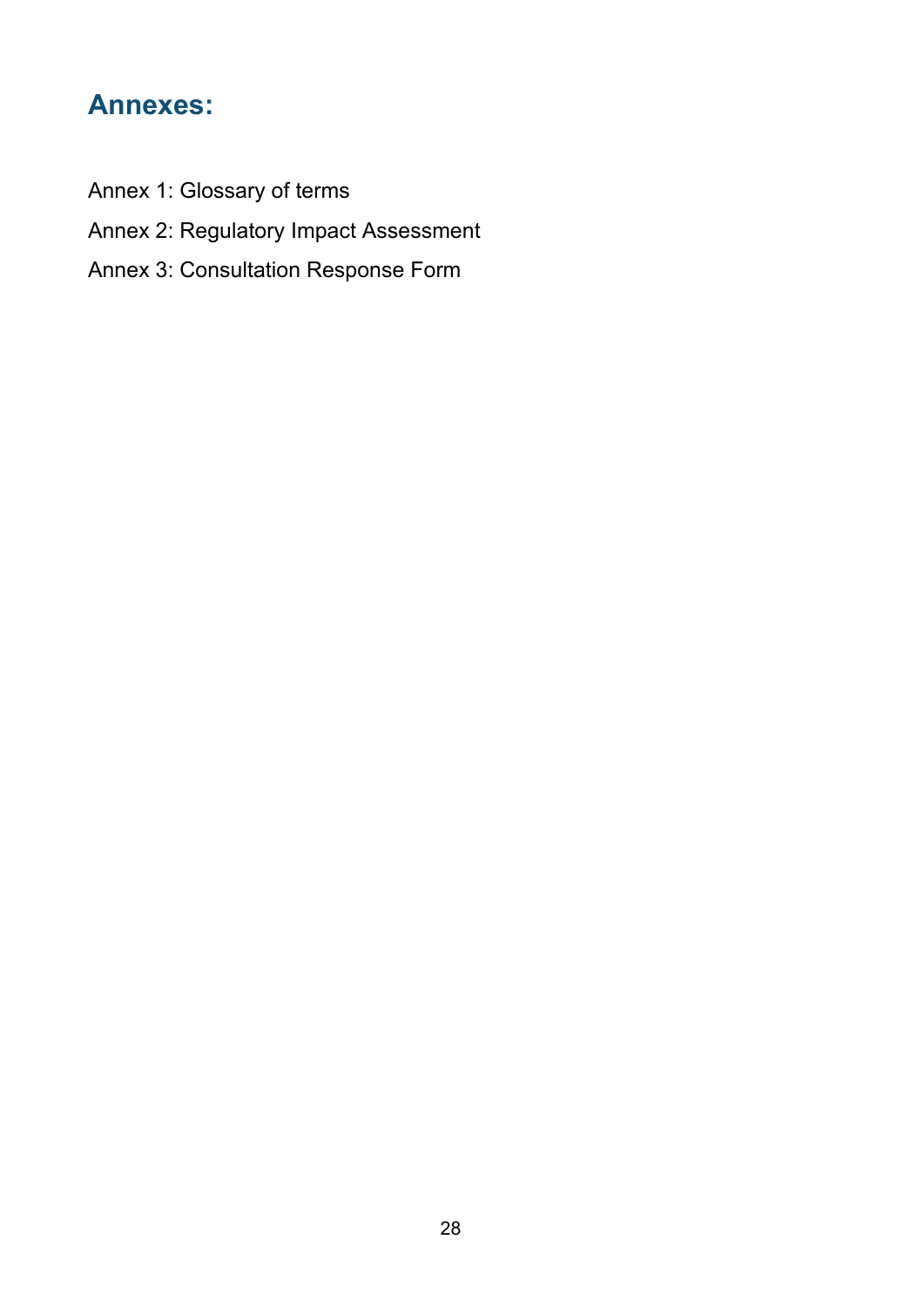# <span id="page-28-0"></span>**Annex 1: Glossary of terms**

| <b>Term</b>                          | <b>Explanation</b>                                                                                                                                                                                                                                                                                                                  |
|--------------------------------------|-------------------------------------------------------------------------------------------------------------------------------------------------------------------------------------------------------------------------------------------------------------------------------------------------------------------------------------|
| Administration                       | Insolvency procedure that may be used to<br>rescue a company (college) as a going<br>concern or produce a better result than an<br>immediate winding-up                                                                                                                                                                             |
| Administrator                        | Insolvency practitioner appointed by the<br>court or directly by a floating charge-holder<br>or college governors                                                                                                                                                                                                                   |
| College governor                     | As members of the college governing<br>bodies, governors collectively set the<br>college's strategic direction, hold the<br>Principal to account for a college's<br>performance and ensure that the college's<br>budget is properly managed                                                                                         |
| <b>Company Voluntary Arrangement</b> | Procedure where college comes to a<br>binding arrangement with its creditors for<br>the settlement of debts                                                                                                                                                                                                                         |
| <b>Compulsory Liquidation</b>        | Insolvency procedure commenced by court<br>order (winding-up order) usually after the<br>filling of a petition by a creditor                                                                                                                                                                                                        |
| Creditor                             | A person owed money                                                                                                                                                                                                                                                                                                                 |
| <b>Education administration</b>      | A special administration regime relating to<br>FE bodies with a special objective to<br>protect learner provision                                                                                                                                                                                                                   |
| <b>Education administrator</b>       | An insolvency practitioner appointed to<br>take control of the affairs, business and<br>property of a failed college who is obliged<br>to secure the continuity of education and<br>training services in line with the special<br>administration objective                                                                          |
| <b>Exempt Charity</b>                | An institution established for charitable<br>purposes exempt from registration and<br>regulation by the Charity Commission.<br>They have a Principal Regulator instead;<br>this is the Secretary of State for Education<br>for FE and sixth form colleges in England,<br>and Welsh Ministers in the case of FE<br>colleges in Wales |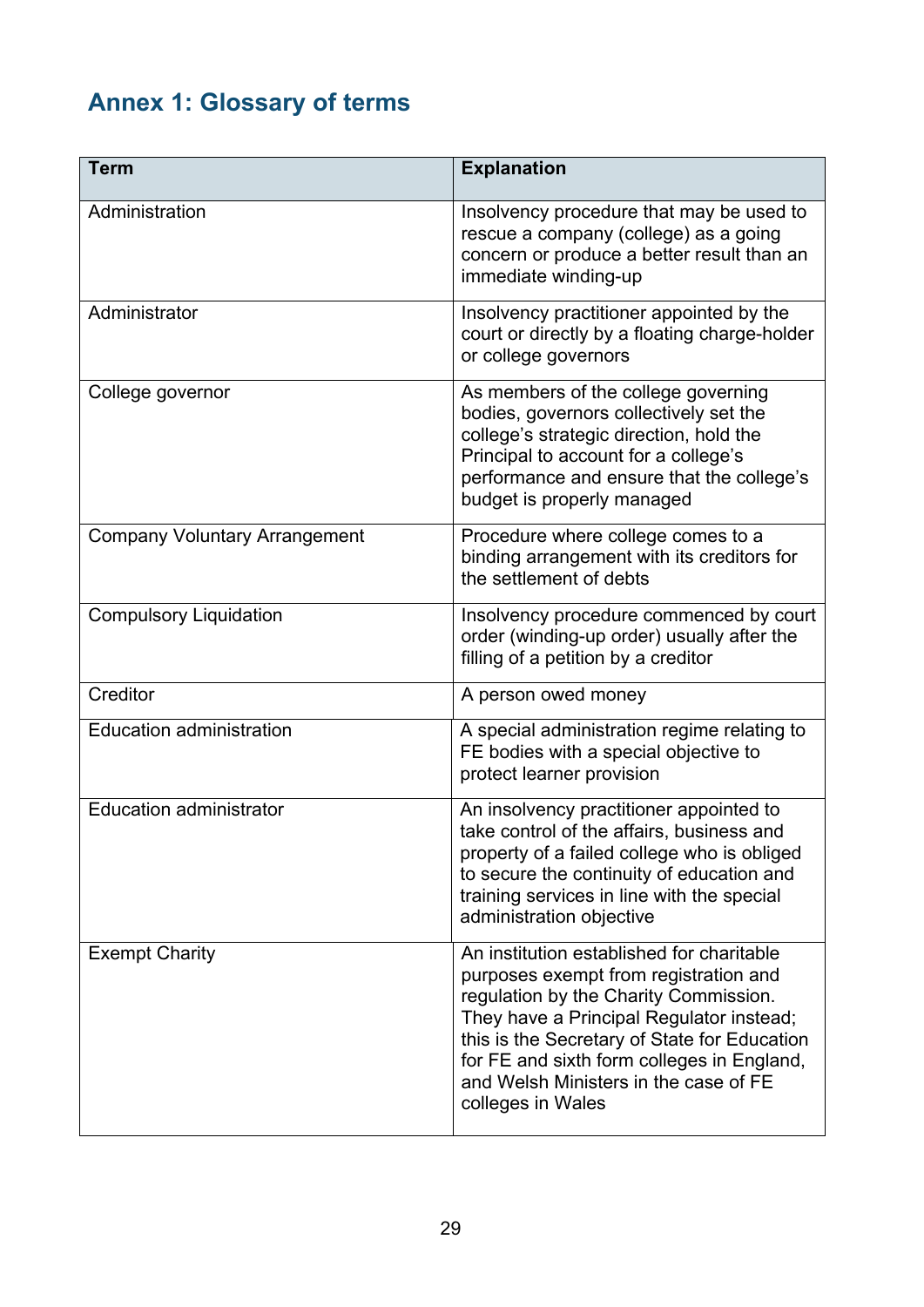| <b>Term</b>                                               | <b>Explanation</b>                                                                                                                                                                                                                                                                                                                        |
|-----------------------------------------------------------|-------------------------------------------------------------------------------------------------------------------------------------------------------------------------------------------------------------------------------------------------------------------------------------------------------------------------------------------|
| <b>Existing student</b>                                   | An "existing student", in relation to a further<br>education body that is in education<br>administration, means a person who<br>(a) is a student at the relevant institution<br>when the administration order is made, or<br>(b) has accepted a place on a course at<br>the relevant institution when the<br>administration order is made |
| Further and Higher Education Act 1992                     | Primary legislation which made changes in<br>the funding and administration of further<br>education and higher education within<br>England and Wales, including removing FE<br>colleges from local government control                                                                                                                     |
| Further education corporation / sixth form<br>corporation | Further education and sixth form<br>corporations are statutory corporations<br>which provide education and training to<br>learners aged 14 and over in England                                                                                                                                                                            |
| Insolvency                                                | Cash Flow Insolvency: the state of being<br>unable to pay the money owed, by a<br>person or company, on time<br>Balance Sheet Insolvency: where liabilities<br>of a person or company are greater than<br>their assets                                                                                                                    |
| Insolvency practitioner                                   | A person (generally an accountant or<br>solicitor) qualified and authorised to act as<br>an insolvency office-holder, for example<br>acting as an administrator or liquidator                                                                                                                                                             |
| Insolvency Act 1986                                       | Primary legislation governing corporate<br>insolvency of companies in Great Britain<br>and individuals in England and Wales                                                                                                                                                                                                               |
| Liquidation (winding-up)                                  | Process in which assets are realised (e.g.<br>sold) and distributed to creditors. A<br>business will usually close down when a<br>company (college) goes into liquidation.<br>Winding up may be commenced by court<br>order or voluntarily by company members<br>(in the case of colleges this would be by<br>governors)                  |
| Liquidator                                                | A person or insolvency practitioner,<br>appointed to take control of a failed college<br>and realise assets for the benefit of<br>creditors                                                                                                                                                                                               |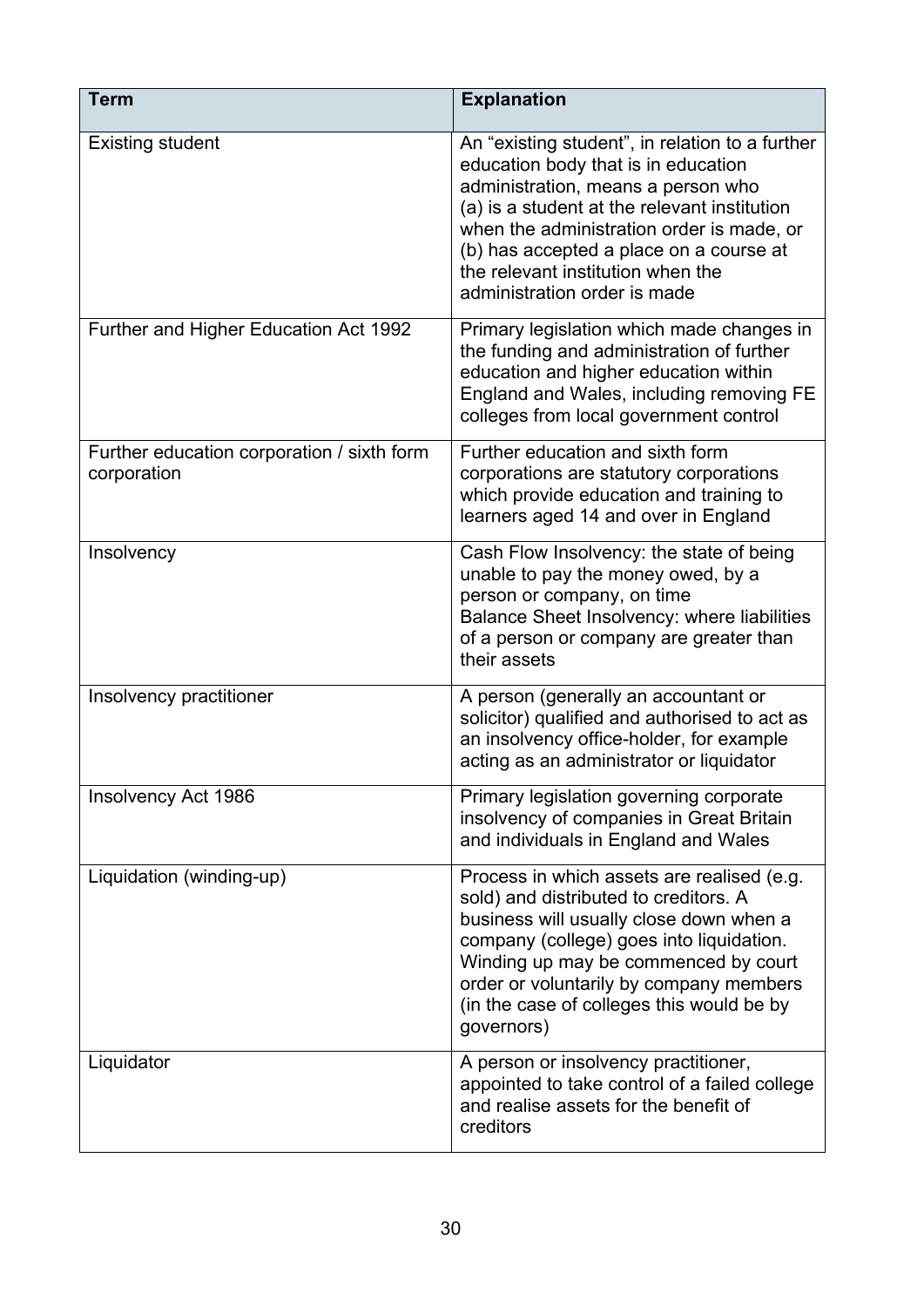| <b>Term</b>                   | <b>Explanation</b>                                                                                                                                                                                                                                                                                                          |
|-------------------------------|-----------------------------------------------------------------------------------------------------------------------------------------------------------------------------------------------------------------------------------------------------------------------------------------------------------------------------|
| <b>Preferential creditor</b>  | A class of creditor, specified in law, which<br>is paid before the claims of any floating<br>charge-holders and ordinary unsecured<br>creditors. The main categories of<br>preferential debts are certain amounts due<br>to employees and contributors to<br>occupational pension schemes                                   |
| <b>Restructuring Facility</b> | Financial support available to colleges to<br>help implement the recommendations of<br>the Area Reviews                                                                                                                                                                                                                     |
| Special administration regime | Alternative insolvency arrangements to the<br>administration procedures set out in the<br>Insolvency Act 1986. Special<br>administration regimes are based on the<br>process of administration, but with<br>modifications aimed, for example to secure<br>the continuity of essential public service if<br>a supplier fails |
| Secured creditor              | A creditor holding security, for example a<br>fixed or floating charge, over assets in<br>respect of monies owed                                                                                                                                                                                                            |
| Unsecured creditor            | Creditors who do not hold security in<br>respect of monies owed to them. Claims<br>may be either preferential or ordinary                                                                                                                                                                                                   |
| <b>Voluntary Liquidation</b>  | Winding up commenced by a resolution of<br>a college's governors where the college is<br>insolvent                                                                                                                                                                                                                          |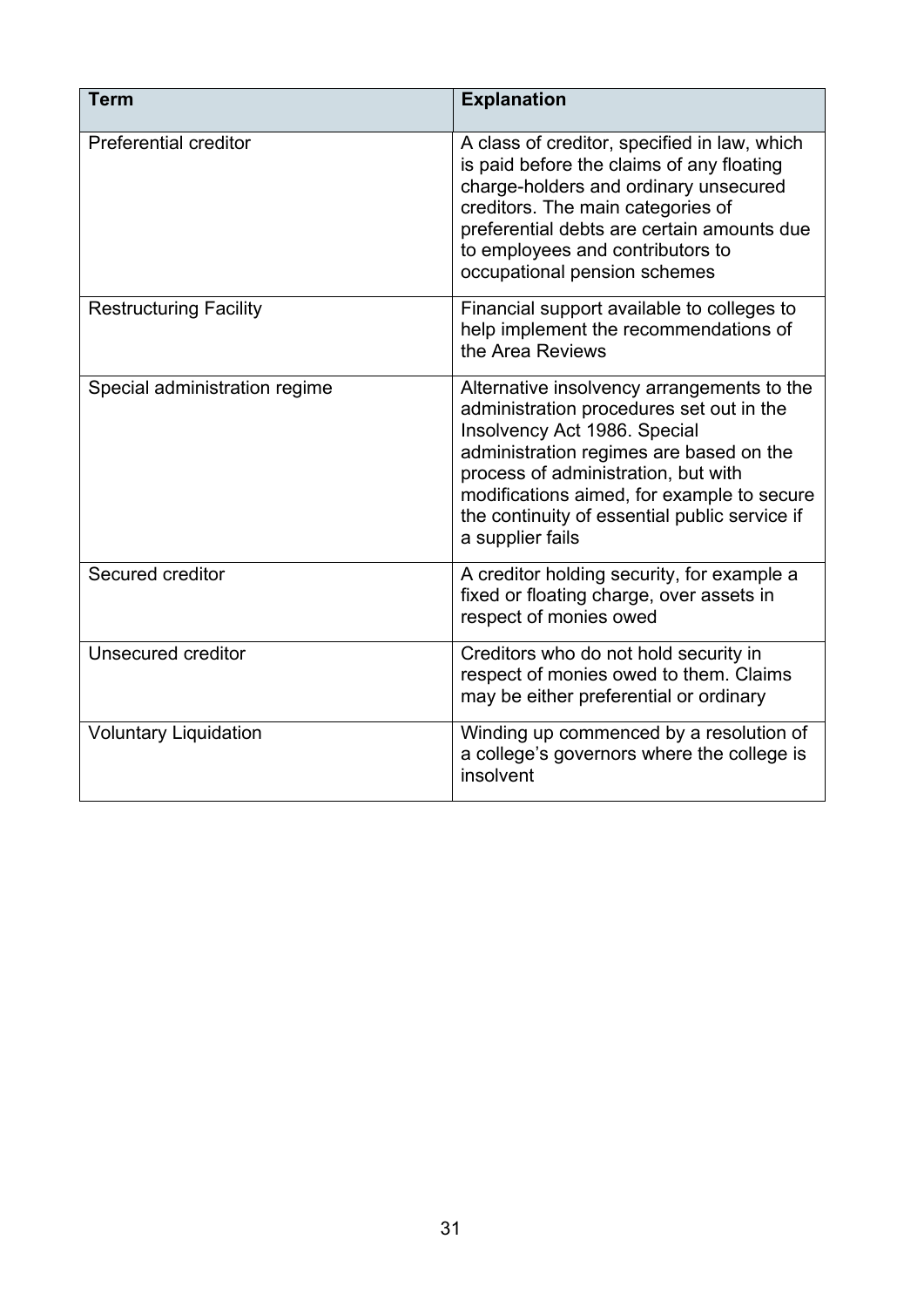# <span id="page-31-0"></span>**Annex 2: Regulatory Impact Assessment**

| <b>Regulatory Triage Assessment</b>    |                                     |  |
|----------------------------------------|-------------------------------------|--|
| <b>Title of measure</b>                | <b>Further Education Insolvency</b> |  |
| <b>Lead Department/Agency</b>          | <b>DfE</b>                          |  |
| <b>Expected date of implementation</b> | Late 2018                           |  |
| Origin                                 | Domestic                            |  |
| <b>Date</b>                            | 17/11/17                            |  |
| <b>Departmental Triage Assessment</b>  | Trivial/mechanical (out of scope)   |  |
|                                        | . .                                 |  |

#### **Rationale for intervention and intended effects**

A proportion of Further Education ('FE') colleges have fallen into financial difficulty for a variety of reasons. In response, in 2015 a programme of Area Reviews was launched across England. Area Reviews (supported by funding through the Restructuring Facility (RF)), will reduce the possibility of a future financial failure in some weak colleges, but it does not remove it altogether. While we would expect such instances to be exceptional and uncommon, we must ensure that a process is in place to deal with colleges that become unable to pay their debts once Exceptional Financial Support and the RF come to an end.

#### **Viable policy options (including alternatives to regulation)**

Statutory Instruments.

 $\overline{a}$ 

Other approaches were considered prior to the Bill stage but it was decided that a legislative approach would be most appropriate. Please see page 13 from the Consultation on Developing an Insolvency Regime for the Sector (Further Education and Sixth Form Colleges)<sup>[9](#page-31-1)</sup> that set out the rationale for a legislative approach. This remains relevant for the Statutory Instruments.

When FE colleges were taken out of Local Authority control in 1992, it was not specified whether or how they should be subject to insolvency procedures. The Technical and Further Education Act 2017 has therefore introduced an insolvency regime for FE and sixth form colleges in order to provide certainty in the event that a college becomes insolvent, to facilitate an orderly process for creditors and to put in place a process that can protect the interests of learners.

The Act applies normal company insolvency law to FE and Sixth Form college corporations. It also sets out provisions for a Special Administration Regime for FE bodies, with the special

<span id="page-31-1"></span><sup>&</sup>lt;sup>9</sup> [Consultation on developing an insolvency regime for the FE sector](https://www.gov.uk/government/uploads/system/uploads/attachment_data/file/534818/bis-16-320-consultation-developing-an-insolvency-regime-for-the-sector.pdf)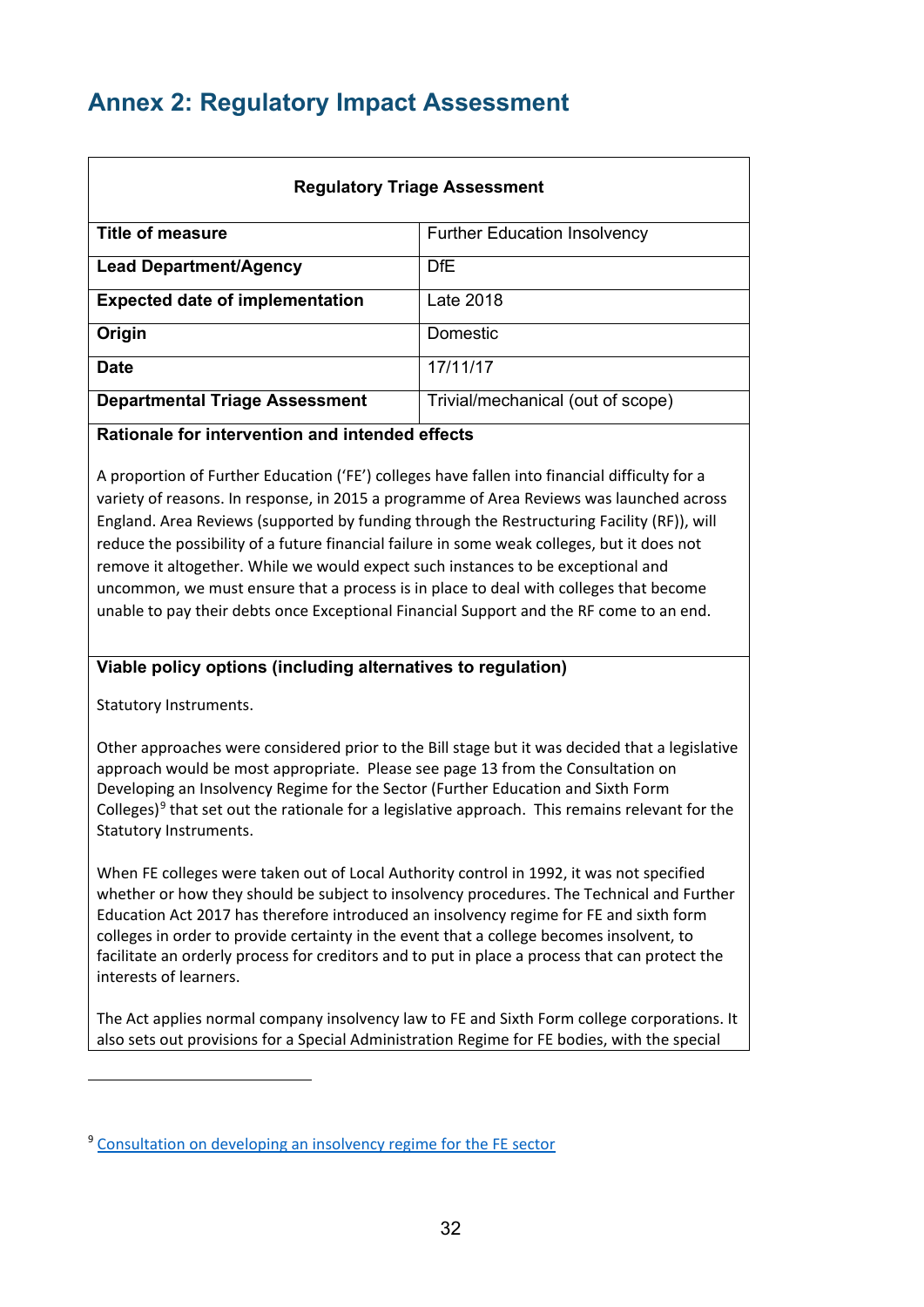objective of learner protection. This allows for an insolvent college to be put into a process known as education administration, so that learning provision for existing students at the college can be protected while the financial future of the college is assessed and is resolved (in one of a number of ways). This is collectively referred to here as the FE Insolvency Regime.

Insolvency represents a better value for money approach to dealing with financial failure than the current system. The introduction of the regime will also send an important signal to the sector of the importance of strong and effective financial management. It also gives encouragement that, where required, colleges should participate in the current restructuring programme to get their college in a financially resilient position while support is still available through the RF.

The insolvency regime for colleges should be in force in late 2018 following introduction of secondary legislation.

#### **Initial assessment of impact on business**

The regime provides certainty in the event that a college becomes insolvent, to facilitate an orderly process for creditors and to put in place a process that can protect the interests of learners. The Insolvency SIs will place little additional regulatory duty or burden on FE colleges.

There will be some one-off **COSTS** associated with FE colleges familiarising themselves with the insolvency regime once it comes into force. FE colleges deliver 20% of their business as privately funded education<sup>10</sup>. We have estimated this would amount to a total of £ 57,000 for the public and private parts of FE colleges in the "most likely" scenario (38 FE colleges). However only the private element part is in scope for better regulation assessment for which the costs are **£11,400.**

We have also undertaken sensitivity analysis and in a "medium case" scenario the costs for the private element part are £30,000 and in a "worst case" scenario the costs for the private element part are £60,000.

Please find workings and assumptions here:

Number of colleges in scope:

Note: We would expect instances of college insolvency to be exceptional and uncommon. The figures used here are simply an estimate (solely for the purposes of this impact assessment) of the numbers of colleges which may need to familiarise themselves with the new regime, and are not any sort of estimate or forecast of the numbers of colleges which may be at risk of insolvency.

There are 38 FE colleges (as at 16/11/2017) that have a financial notice to improve and so we would expect that these colleges would need to ensure they were familiar with the

 $\overline{a}$ 

<span id="page-32-0"></span><sup>&</sup>lt;sup>10</sup> DfE analysis of FE College accounts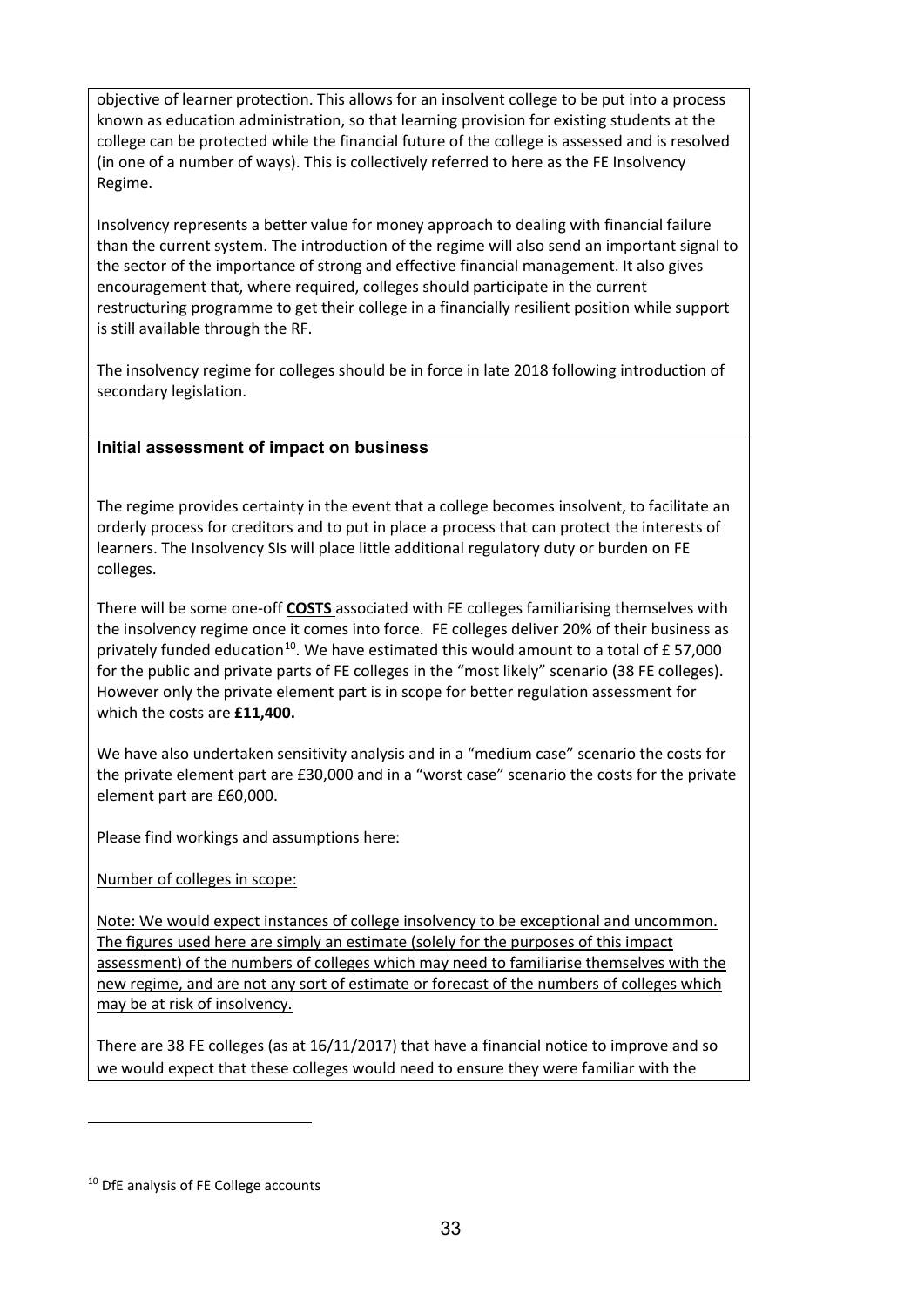insolvency regime procedures. Specifically they would need to know the details of the SIs. We believe that 38 is the most likely scenario.

Other colleges may need to familiarise themselves with the insolvency procedures as their financial position changes. We have therefore undertaken some sensitivity analysis.

We assume that in a "medium case" scenario the number of colleges needing to familiarise themselves with the SIs could be 100.

We assume that in the "worst case" scenario the number of colleges needing to familiarise themselves with the SIs could be 200.

Finally other colleges will simply need to be aware of existence of the new regime i.e. know that a FE insolvency regime has been put in place and know the high level details rather than knowing the details of the SIs. We assume that this will be minimal and be picked up by normal course of business. Therefore we have not quantified this as it is disproportionate.

#### Hourly rate and number of hours needed:

FE colleges are likely to engage a private sector legal firm for this. Legal costs for insolvency are close to accountancy firm's rates for insolvency. We have estimated costs based on published information for Austin Reed insolvency (Alix Partners) (2016)<sup>[11](#page-33-0)</sup> and JE Beale plc insolvency (KPMG)<sup>12</sup>.

We assume that 3 hours will be needed to read the SIs. We assume that 1 further hour is then needed to have a briefing meeting with the governors and senior leadership. These assumptions are based on the size of the SIs and the estimated time needed to read them. Furthermore we have sense checked these assumptions with an industry expert. We don't believe it is proportionate to find evidence to substantiate these assumptions.

1h meeting with partner at £450 per hour + 1h research by partner at £450 per hour + 2h research by solicitor at £300 per hour = £1,500 per college. We have considered the cost for the governor but because this is minimal we have excluded it here as would be disproportionate to calculate it.

Calculation:

 $\overline{a}$ 

#### *Most likely scenario (38 FE colleges):*

£1,500 multiplied by 38 FE colleges in scope = £57,000 total costs for colleges (private and public part). When we apportion this to the private element of FE colleges this becomes. £57,000 apportioned for 20% = **£11,400**

#### *Medium case scenario (100 FE colleges):*

£1,500 multiplied by 100 FE colleges in scope = £150,000 total costs for colleges (private and public part). When we apportion this to the private element of FE colleges this becomes. £150,000 apportioned for 20% = £30,000.

<span id="page-33-0"></span><sup>11</sup> [Austin Reed insolvency from proposals filed at Companies House](https://beta.companieshouse.gov.uk/company/00399575/filing-history)

<span id="page-33-1"></span><sup>12</sup> [J E Beale Proposed Voluntary Arrangement](http://www.insolvency-kpmg.co.uk/case+KPMG+PG22491724.html)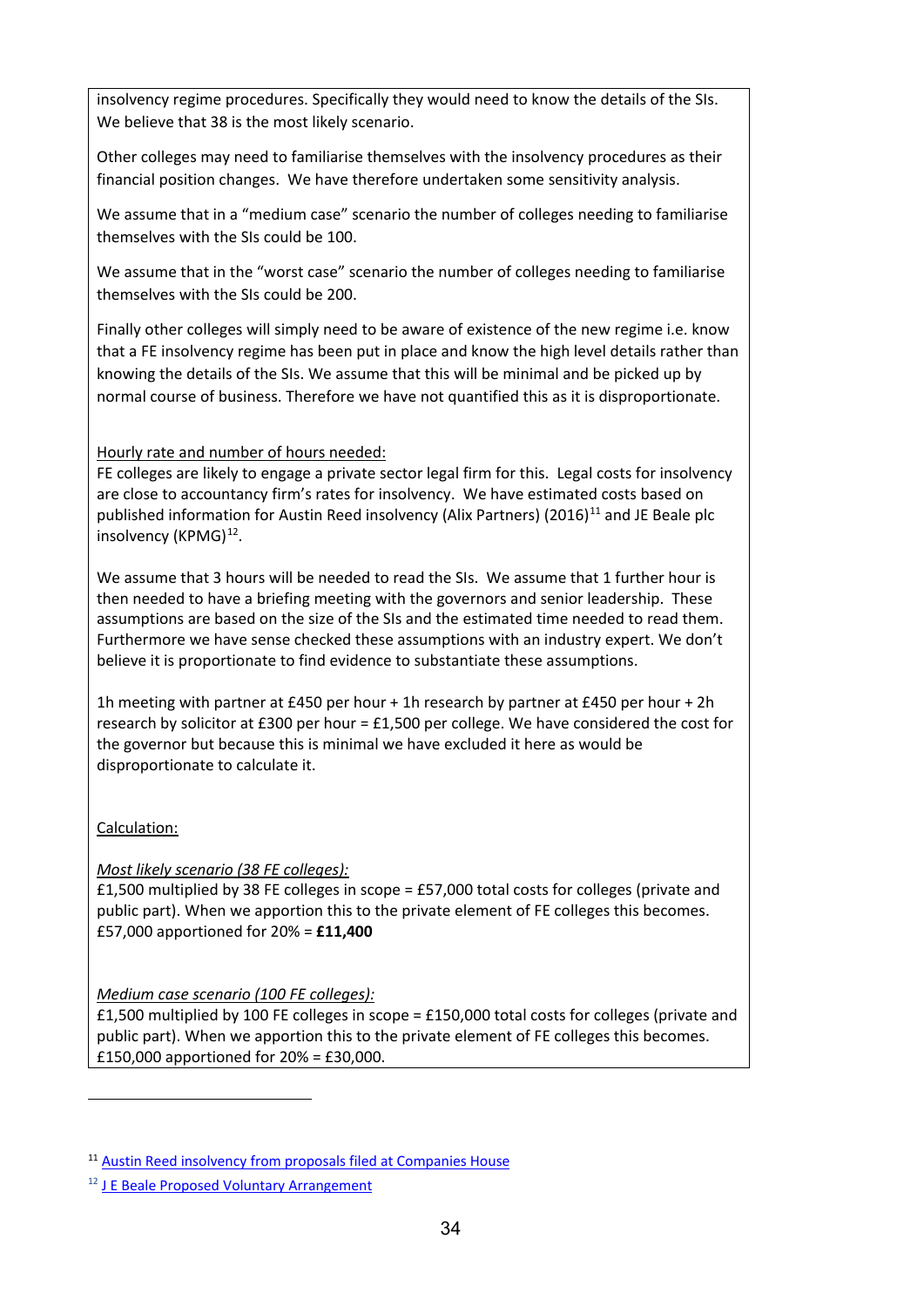#### *Worst case scenario (200 FE colleges):*

£1,500 multiplied by FE 200 colleges in scope = £300,000 total costs for colleges (private and public part). When we apportion this to the private element of FE colleges this becomes. £300,000 apportioned for 20% = £60,000.

To note we don't know when the costs of familiarisation are likely to accrue, so discounting would not be appropriate. In this case, we use the nominal figure which is a conservative assumption as discounting would reduce the present value cost.

There may be **BENEFITS** to colleges to the introduction of the insolvency regime:

1. The insolvency regime will provide a strong incentive for colleges to improve the day to day financial management of FE colleges and therefore improve their financial health. As the steps each college will take to improve its financial management / financial health will vary depending on their individual circumstances, it is not possible to quantify the benefits derived from this.

2. It will incentivise colleges to make tough decisions and restructure when it is required to improve financial stability. Again it is not possible to quantify this as this will vary from college to college.

3. Should a college become insolvent the FE insolvency regime will enable insolvency to be dealt with in a much quicker, efficient and effective way than is the case with the current arrangement. It is however not possible to quantify this as it will depend on the specific circumstances.

Attempting to monetise these benefits would be disproportionate to the cost of the policy.

#### **BIT status/score**

n/a

#### **Rationale for Triage rating**

The costs for the "most likely", "medium case" and "worst case" scenarios all fall well below the new £5,000,000 threshold and therefore the regulatory change qualifies for selfcertification".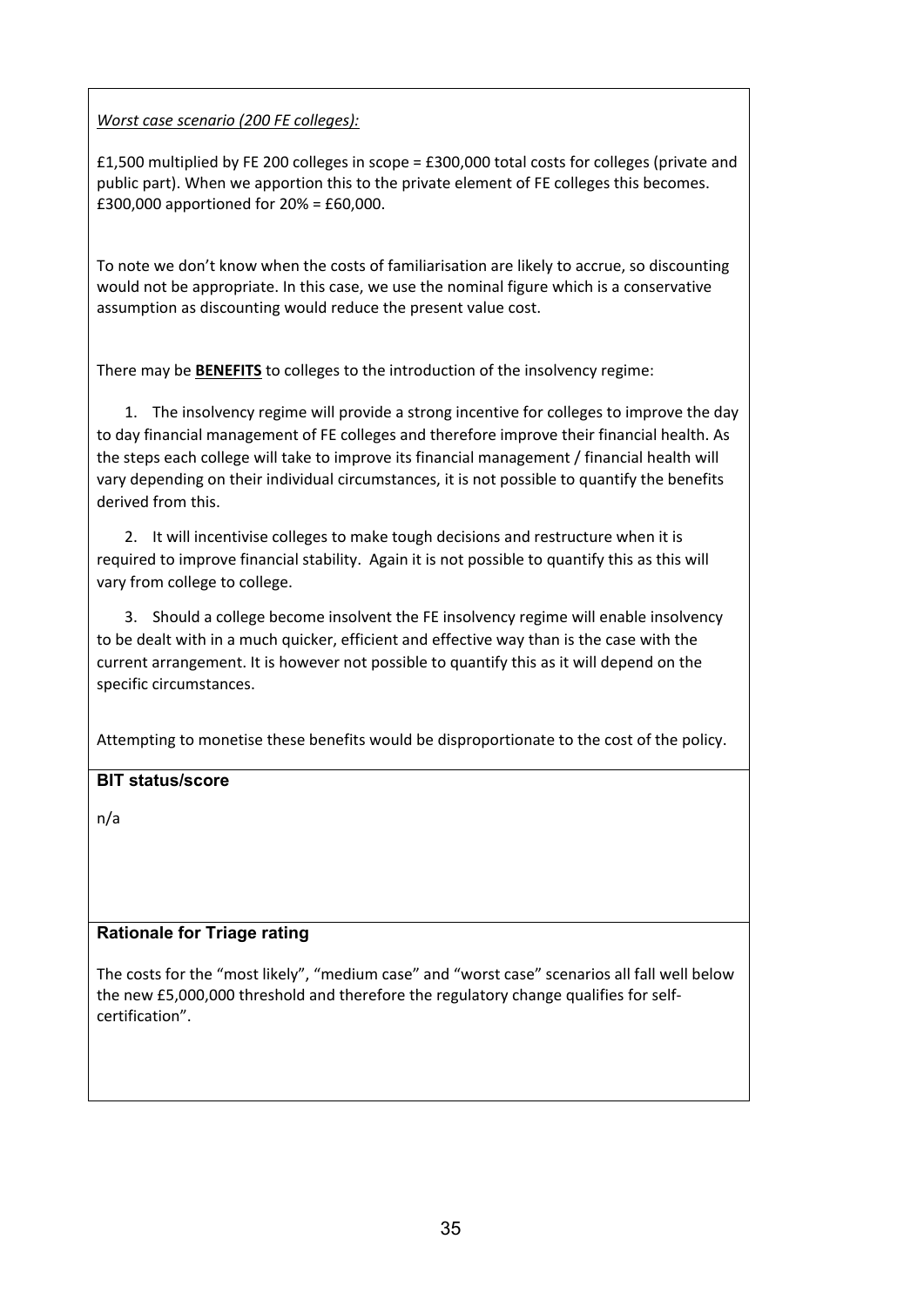**Departmental signoff (SCS):** 14/11/17

**Economist signoff (senior analyst):** 17/11/17

**Better Regulation Unit signoff: 17/11/17**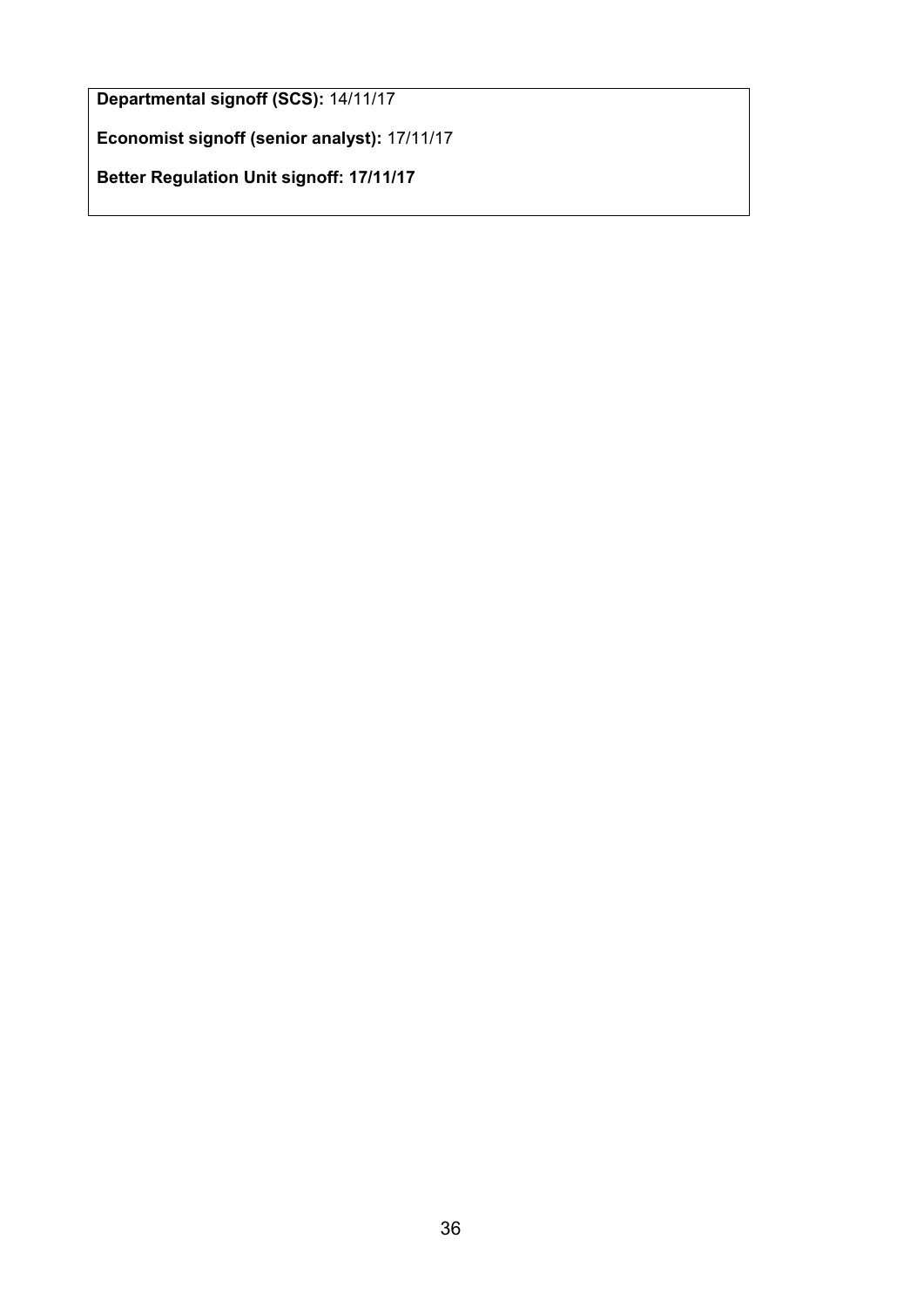# <span id="page-36-0"></span>**Annex 3: Consultation Response Form**

Name:

Organisation:

Address:

Telephone:

Email:

Respondent type (please tick):

 $\Box$  Business representative organisation/trade body

- ☐ Central government
- □ Charity or social enterprise
- ☐ College
- ☐ Individual
- $\Box$  Large business (over 250 staff)
- ☐ Legal representative
- □ Local government
- $\Box$  Medium business (50 to 250 staff)
- $\Box$  Micro business (up to 9 staff)
- $\Box$  Small business (10 to 49 staff)
- □ Trade union or staff association
- ☐ Other (please specify)

**Question 1: When considering the normal insolvency procedures outlined above (Company Voluntary Arrangement, administration, creditors' voluntary winding up, winding up by the court and receivership), are there any specific modifications that you believe are required in order to apply them effectively to FE bodies? Please provide explanations for any of these.**

#### Comments:

**Question 2: Who do you believe should be specified to receive:**

- **a. Notice of an education administration application;**
- **b. Notice of an education administrator's appointment;**
- **c. A copy of the education administrator's proposals?**

**Please provide justification for your answers.**

Comments: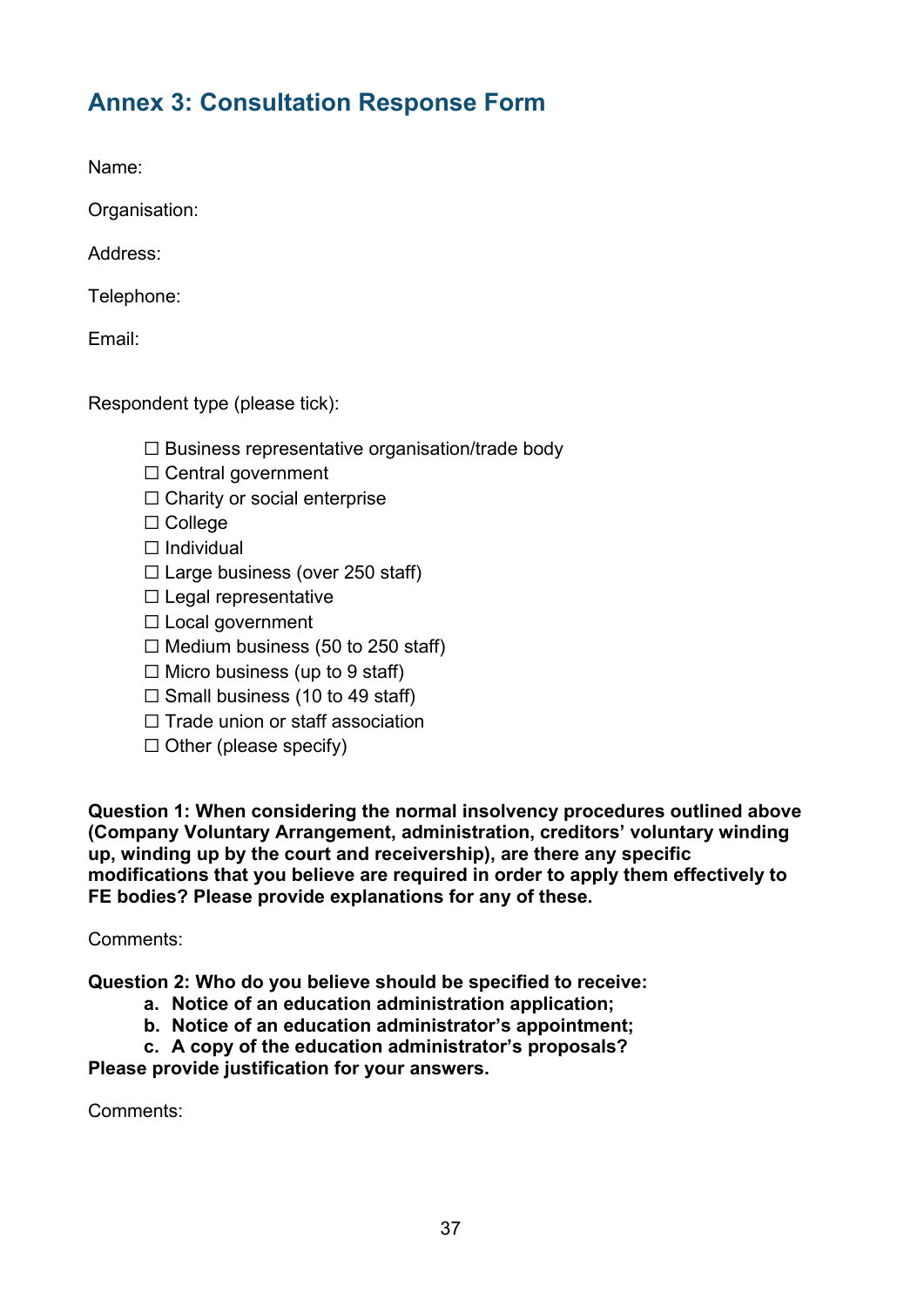**Question 3: Is there any specific information that you would expect the education administrator's proposals to contain? Please provide an explanation for your answer.**

Comments:

**Question 4: Do you have any other comments or views on the process of education administration?**

Comments:

**Question 5: Do you have any comments about how the Companies House filing process could work for FE bodies?**

Comments:

**Question 6: What particular aspects or issues would you find it useful for the guidance for governors to cover?**

Comments:

**Question 7: Do you have views on how monitoring and intervention can be further improved to identify cases of financial distress and work with those colleges to improve their financial position and avoid insolvency? (Please be clear whether you are responding in relation to colleges in England or colleges in Wales).**

Comments:

**Question 8: How could ESFA and FEC work with and support colleges in England to help them self-identify financial difficulties at an early stage?**

Comments:

**Question 9: Do you have views on how the Independent Business Review process for an FE college should work, and who should be consulted?**

Comments:

#### **Question 10: Do you have any further comments on any aspects of our proposals (including our impact or equalities assessments)?**

Comments:

Thank you for taking the time to let us have your views. We do not intend to acknowledge receipt of individual responses unless you provide an email address and tick the box below.

Please acknowledge this reply  $\Box$